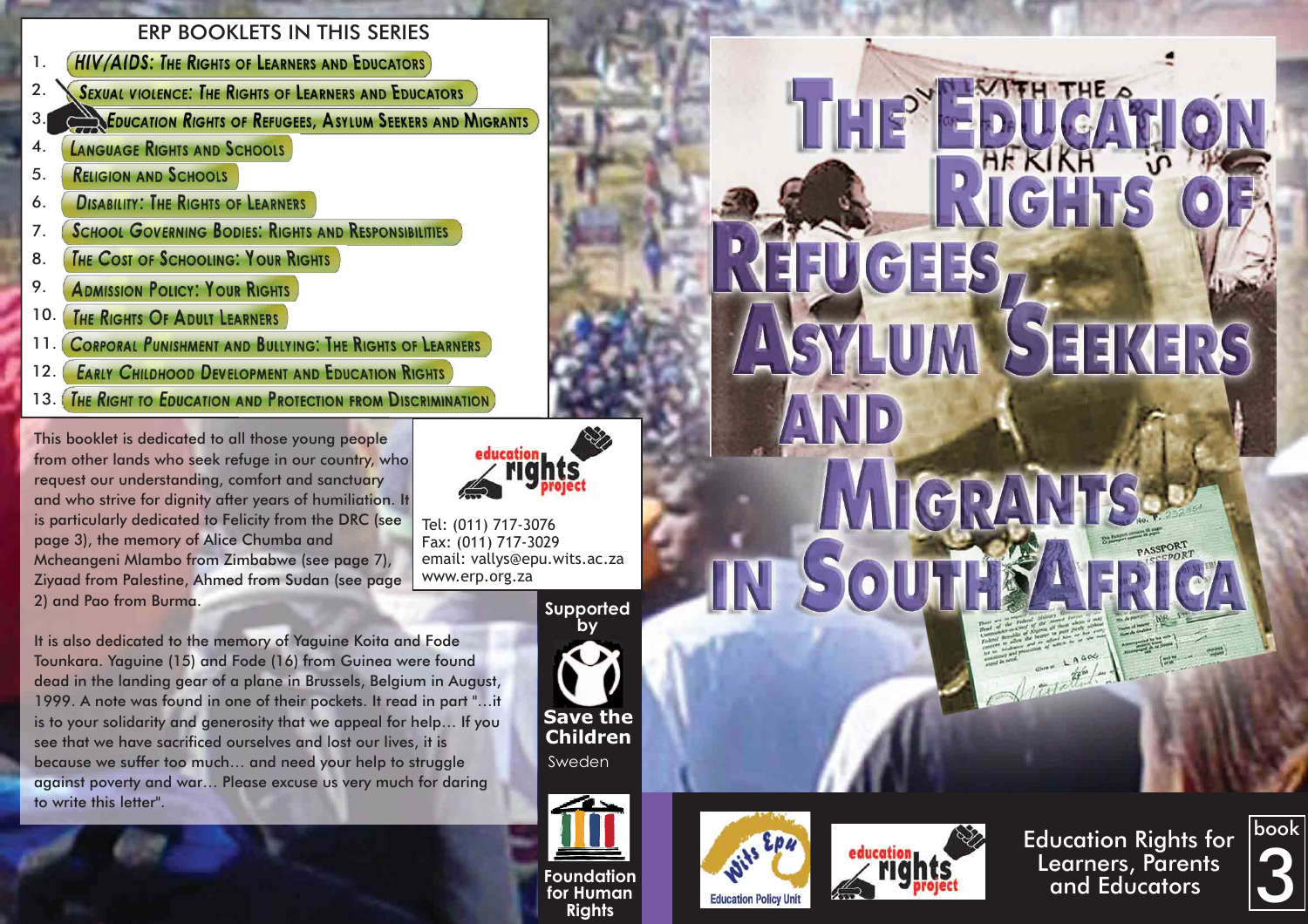

# **The Education Rights of Refugees, Asylum Seekers and Migrants in South Africa**

#### Sarah Motha

Editors: Brian Ramadiro and Salim Vally

layout & design by Red nicolas@red.org.za

We have attempted to ensure that the information in these booklets is accurate up to the time of publication-June 2005. Policies, laws and regulations change. Please contact the ERP for regular updates. All of these booklets are being translated into isiZulu, Sesotho and Afrikaans. The edition on migrant and refugee rights will be translated into French and Portuguese as well. Nonprofit organisations are welcome to reproduce them. Suggestions for improvements are appreciated. Please acknowledge the Education Rights Project if you intend using this material.

Thanks to the Foundation for Human Rights, Save the Children Sweden, the Royal Netherlands Embassy and the Swedish International Development Agency for supporting this initiative.

# THE STRUGGLE FOR FREE,

THE STRUGGLE FOR FREE **PUBLIC EDUCATIO** 

**CONTINUES**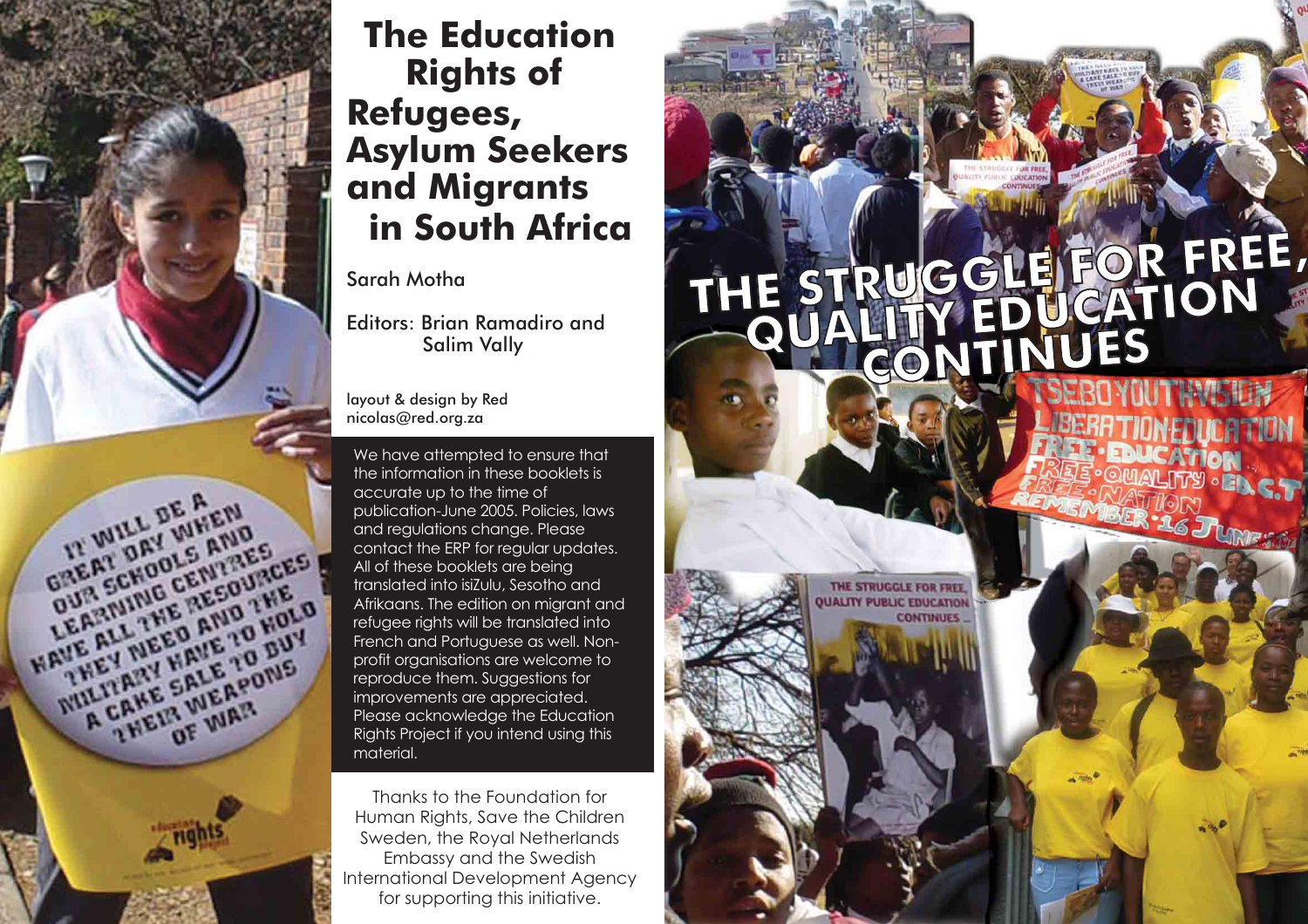# **CONTENTS**

page

| Acknowledgements                                                                                      | i  |
|-------------------------------------------------------------------------------------------------------|----|
| 1. INTRODUCTION                                                                                       | 1  |
| 2. MYTHS AND FEARS ABOUT REFUGEES, ASYLUM SEEKERS<br><b>AND MIGRANTS</b>                              | 5  |
| 3. ADMISSION                                                                                          | 8  |
| $\cdot$ Can Refugees be Refused Admission<br>to a Public School or a Public<br>Adult Learning Centre? |    |
| <b>4. REGISTRATION</b>                                                                                | 10 |
| · What is Needed to Register in a Public School?                                                      |    |
| 5. SCHOOL FEES                                                                                        | 13 |
| · What if Learners or their Caregivers<br>Cannot Afford To Pay School Fees?                           |    |
| $6.$ AGE                                                                                              | 15 |
| $\cdot$ What if a Learner is Older than 15 Years?                                                     |    |
| <b>7. FEEDER ZONES</b>                                                                                | 16 |
| $\cdot$ What if a School is Said to be Full?                                                          |    |
| <b>8. LANGUAGE ISSUES</b>                                                                             | 17 |
| 9. UNACCOMPANIED MINORS/CHILDREN                                                                      | 18 |
| 10. Where to Go for Help                                                                              | 19 |
| 11. Organisations That Provide Help                                                                   | 21 |
| 12. Word List                                                                                         | 25 |
| <b>13. USEFUL DOCUMENTS</b>                                                                           | 26 |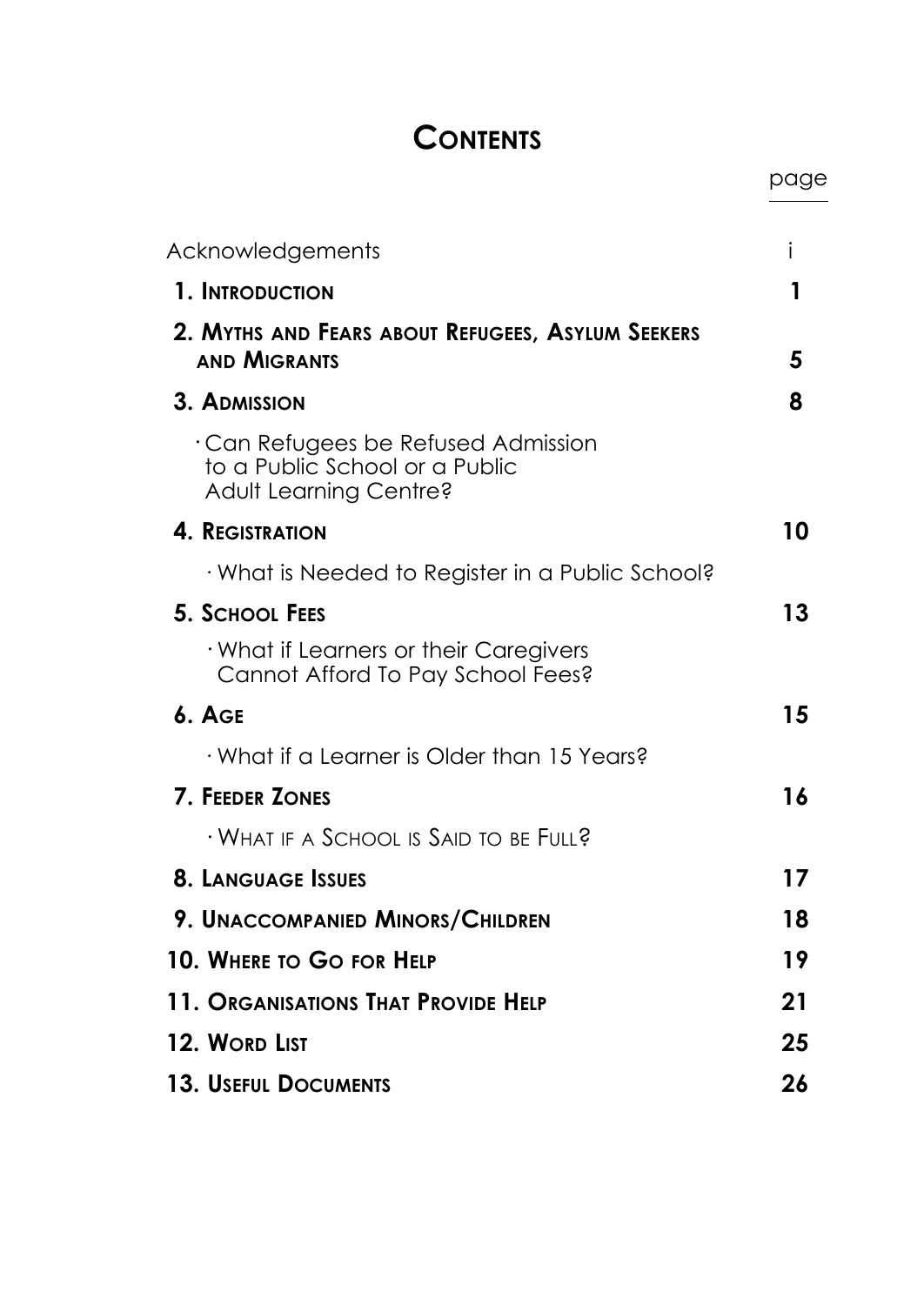#### **Acknowledgements**

A number of people have contributed to this booklet. They include academics, activists, refugee parents, and non-governmental organisations. Members of community based refugee organisations such as the Coordinating Body for Refugee Communities, the Papillon Foundation and the Refugee Parents' Body provided valuable insights. We thank those that participated in our focus group meetings including representatives from the United Nations High Commissioner for Refugees (UNHCR), Lawyers for Human Rights (LHR), the National Consortium for Refugee Affairs (NCRA), and teachers' organisations. We also acknowledge the contribution of the Wits Forced Migration Working Group. Special thanks to Simon Kimani Ndungu, Roger Sibanyoni, Mondli Hlatshwayo from Khanya College, and Kaajal Ramjathan from the LHR.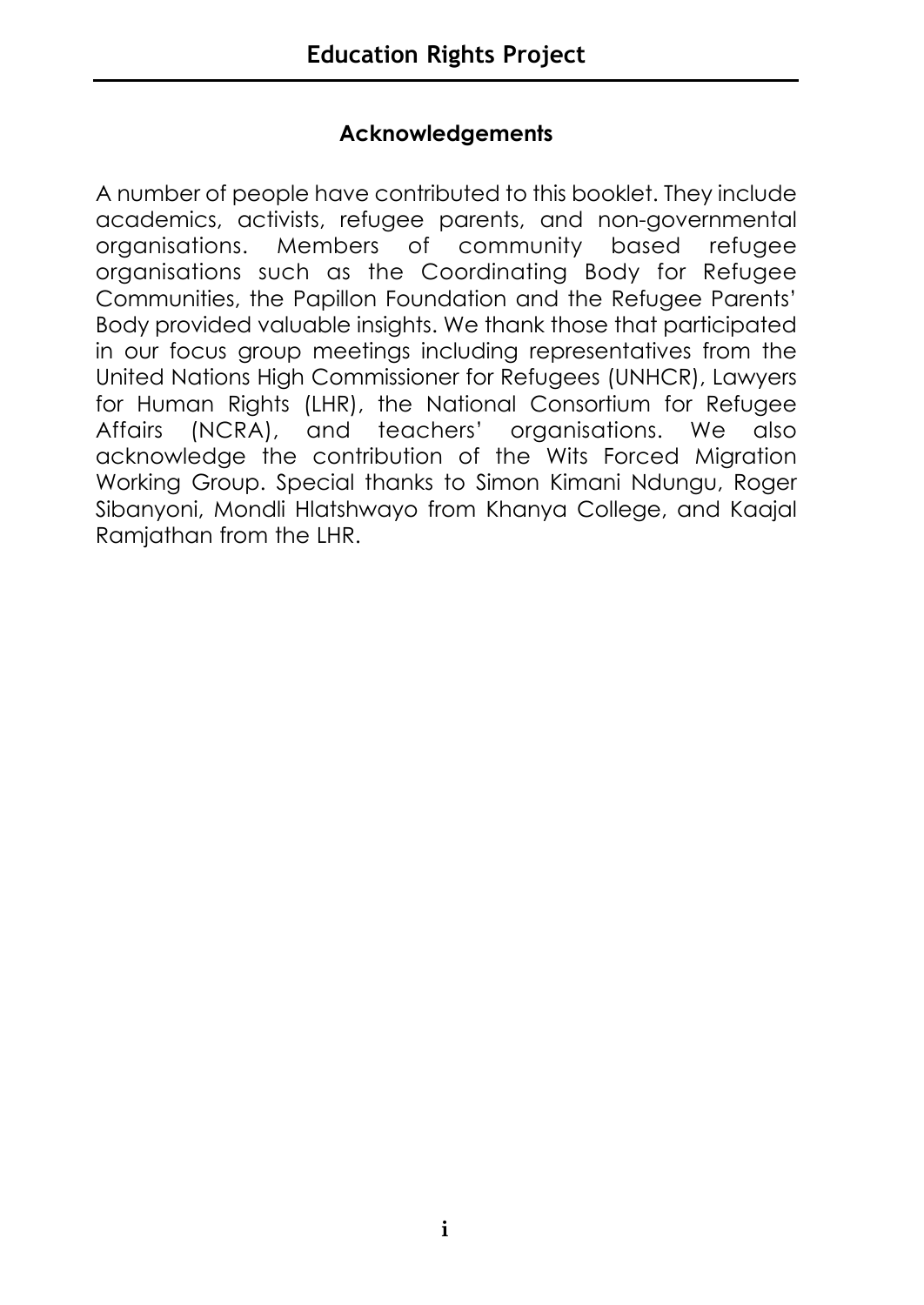# **INTRODUCTION oneone**

At different points in our history, South Africa became home to people from different countries. When the Dutch colonised the Cape in the 1600s they brought with them slaves from Malaysia, Indonesia, India and other countries. Many of these slaves were political prisoners who resisted Dutch colonial rule in their own countries. In the 1800s the British too brought labourers in near slave-like conditions from India to work in the sugar plantations of KwaZulu-Natal.

The growth of mining in South Africa in the late 1800s and 1900s also resulted in workers from all over the world coming to South Africa. Most of these miners came from countries in Southern Africa. They came from Mozambique, Malawi, Zambia, Lesotho and elsewhere.

Since 1994, South Africa has experienced another wave of newcomers – people fleeing wars and terrible hardships from countries such as the Democratic Republic of Congo (DRC), Burundi, Angola, Sudan, Zimbabwe, Somalia and Ethiopia. Like the migrants before them these people can make valuable contributions to our country.

All too often the suffering of many of these people before they came to South Africa and while they are here, is not always understood. Even worse, they are falsely blamed, harassed and attacked for the problems that exist in our country – problems such as unemployment and crime. It is wrong for some politicians and some of the media to blame foreigners for crime and unemployment in our country. Refugees and migrants are vulnerable and can easily be made into *scapegoats.\** The causes of unemployment and its social consequences like crime lie largely in the economic choices our government has made and should not be blamed on migrants.

Provided they are not subjected to prejudice, *xenophobia* and isolation, newcomers usually add richness in terms of art, clothing, culture, food, literature and music to our country and our lives. Most of the recent arrivals create rather than take jobs from South

<sup>\*</sup> Italicised words are explained in the word list at the end of this booklet.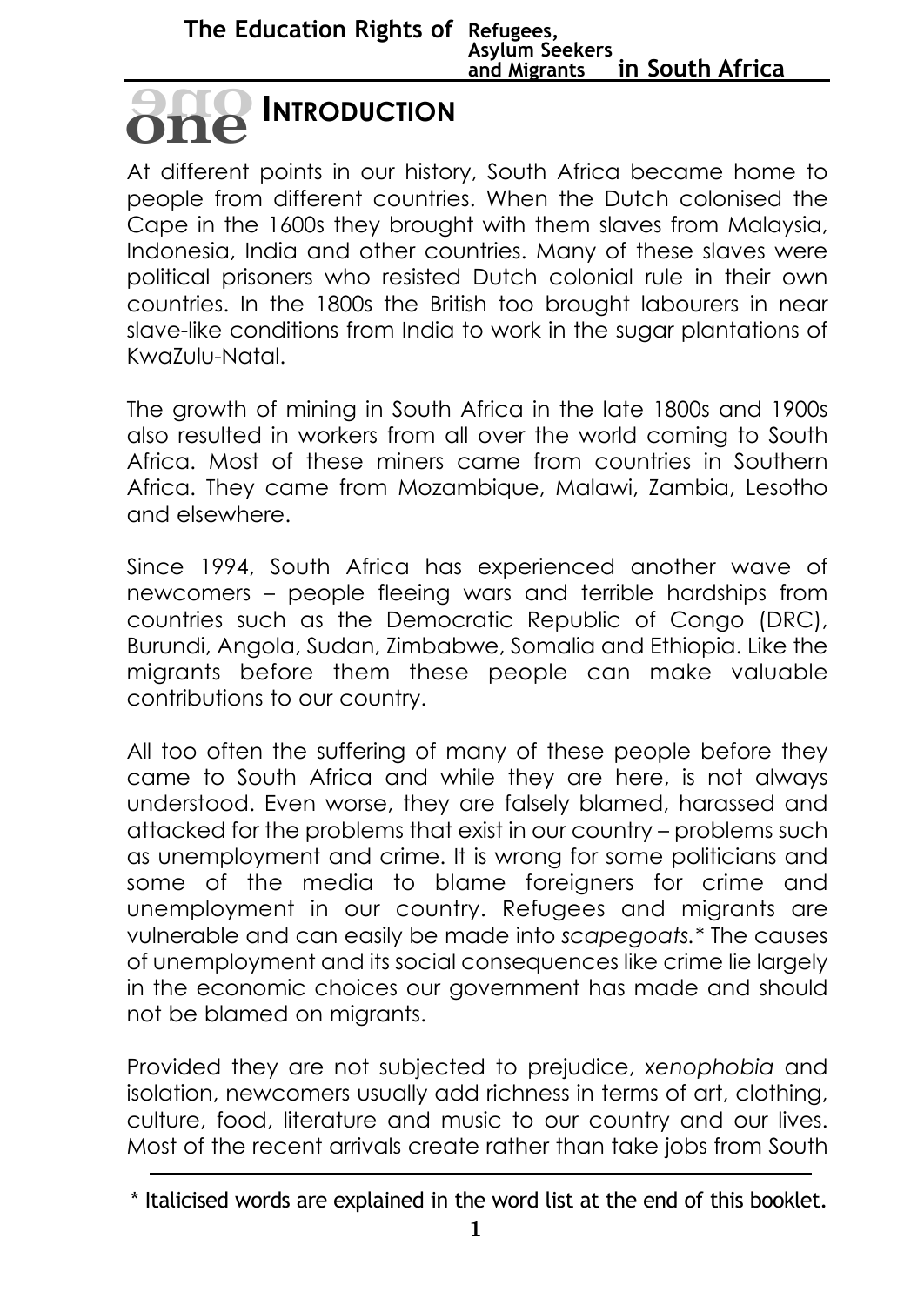Africans. Besides economic and other reasons to open our doors to those who come from elsewhere, there is a much more important reason: refugees, of whatever kind, present us with an opportunity to act with humanity and solidarity.

Most of the people who come to South Africa want their children to attend schools. Yet, communities and social movements have brought to the attention of the Education Rights Project, problems and questions refugees, asylum seekers and migrants have regarding their rights to education. The most common problems faced include issues of admission, school fees, documentation and age.

Studies\* have found that 30 percent of refugees in some of our cities are not able to send their children to primary school. Many parents and caregivers cannot afford the cost of education; their children are denied admission because some schools do not accept their documents and once learners are in school they often face different kinds of discriminatory practices. Here are the stories of two such learners:

#### **Case Study: Ahmed, age 18, a refugee from Sudan**

When I arrived in South Africa from Sudan I was hopeful of finishing my education and contributing to this country until I could go back to my own country. What I have found is that being here is often harder than the journey to get here. There are so many obstacles, so many doors that close in your face when you are a refugee in South Africa.

Getting into school was my biggest problem. I look older than I am and my English is very good because I come from the south of Sudan where

English is widely spoken. I was refused entry in several schools here because the school authorities did not believe that I was only 17 years old. They accused me of having false papers, of being illegal, called me *kwerekwere.* They also assumed that if I was a refugee from another part of Africa, I should not speak such good English or be able to stand up for my rights.

I finally found a college in the centre of Pretoria that would accept me. Unfortunately, after seven months of study toward my matric, the college was shut down because it was unregistered. I lost out almost a whole

<sup>\*</sup> A list of research projects referred to is found at the end of this booklet.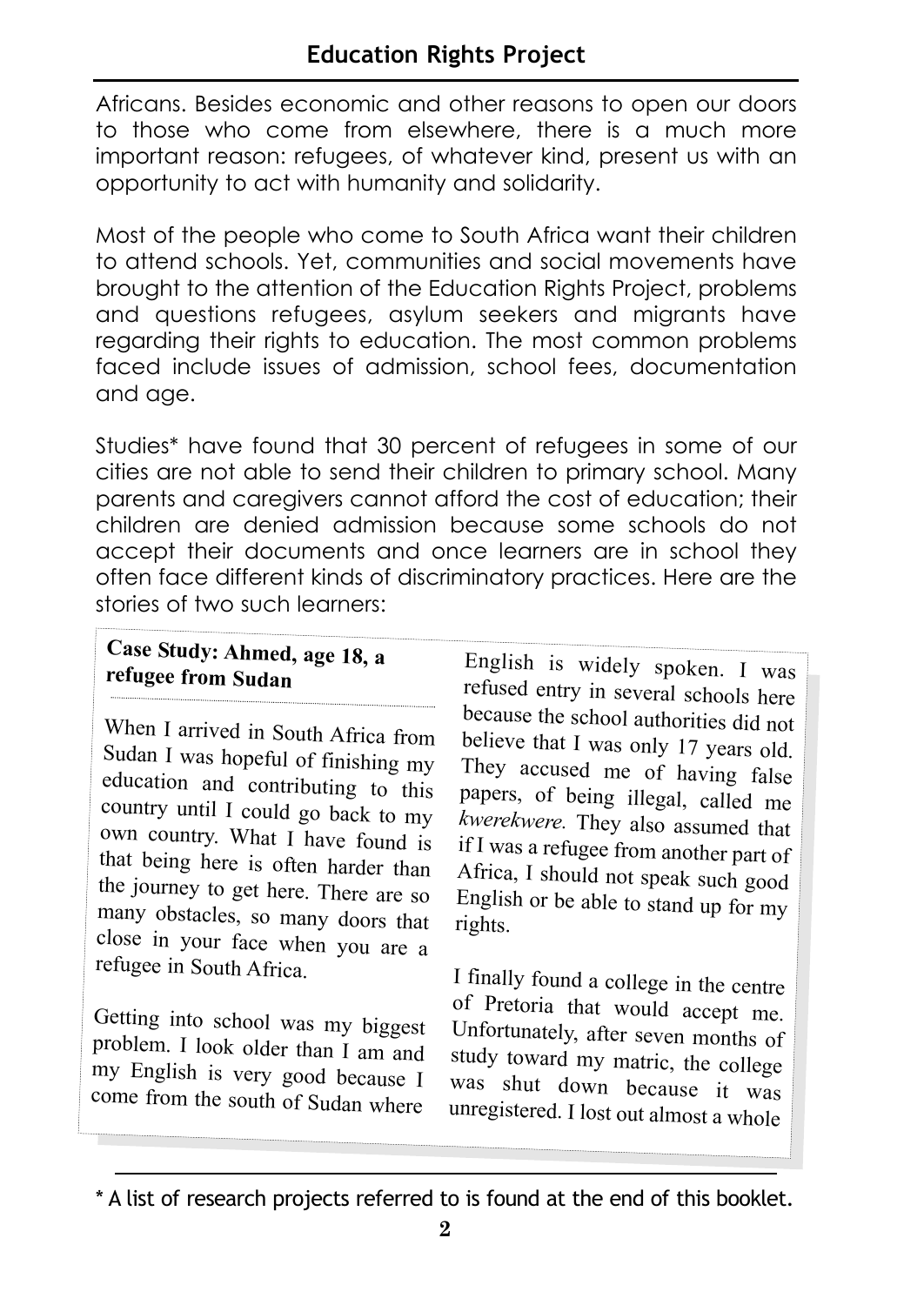**The Education Rights of Refugees, Asylum Seekers in South Africa** 

year of my education. Since then I have not gone back to school. I am trying to study on my own and I have started a theatre group that performs plays about refugee issues, like *xenophobia* and the problems we face getting an education.

Life is never easy. I am frustrated by the attitudes that many people have towards refugees. We are simply

people displaced by war or political upheaval. I do not come to steal jobs, vou of your educational opportunities or to cause crime. I am a good citizen, with a good mind. I want to contribute positively while I am in South Africa and return to build a more democratic and humanitarian society in my own country. I wish more South Africans would see that.

*(Stone and Winterstein, 2003: 24)*

#### **Case Study: Felicity, age 16, a refugee from the DRC**

I was brought here by my father and mother from the DRC. My father had to run away from our country because he was opposed to the government of Kabila. He was here for several months and then sent for us. I did not choose to come to this country and I prefer to be back home where I have friends and family.

I found a school in Pretoria that accepted me because they saw that I went to a private school in Kigali. Even though my English was very poor they accepted me. I worked very hard to improve my English and now I am doing much better at school. The principal was helpful and supportive but some of the teachers were very impatient with me. They would refuse to explain things slowly or they would explain the lessons in Zulu or Sotho. Then I was lost. Some

other teachers complained about the foreigners and how we are taking up space in their schools. They don't try to understand that many of us are refugees, that we have no choice but to be here.

School is fine and I have some friends. But I still feel very lonely in South Africa. There is no money at home to go out and socialise. I cannot go to movies with my friends from school because neither of my parents or my older brothers are working. We live in a very small place – seven people in a two bedroom flat. There is no privacy and we fight a lot. I struggle to concentrate on my school work and nobody in my family can help me because they do not speak English. I wish to go back to my country, to my old friends, to the school and the life that I know and loved. My parents say I must work hard to finish my education here.

(Stone and Winterstein, 2003:6)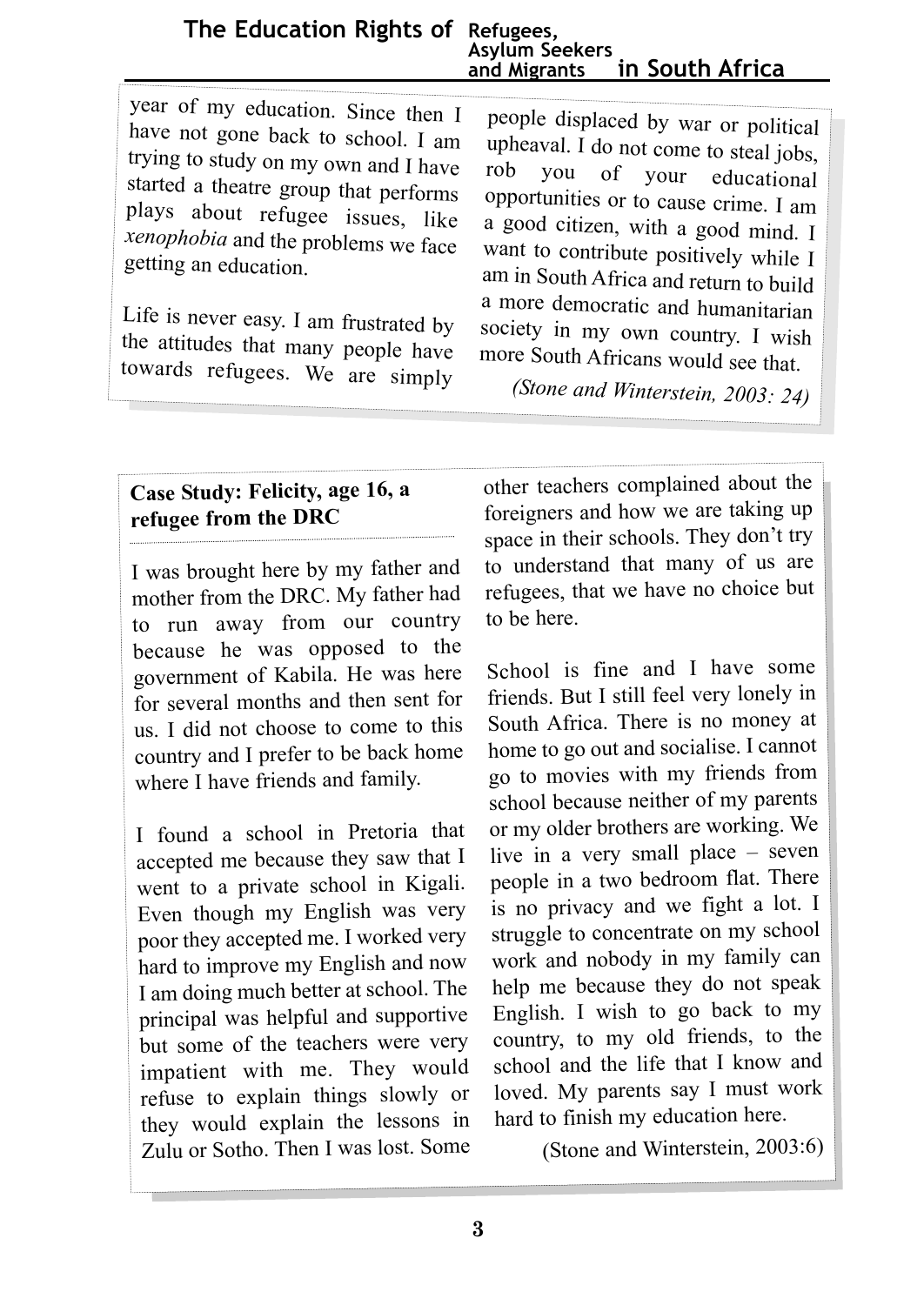#### *Refugee*

As defined by the United Nations (UN), a refugee is a person who has fled from his/her country to seek asylum in another country with 'a well-founded fear of being persecuted for reasons related to 'race', tribe, nationality, religion and political opinion or membership of a particular social group'. The UN definition does not include economic and environmental refugees – those fleeing poverty, droughts, floods and other environmental disasters.

#### *Asylum seeker*

A person who is in another country applying for asylum. If application is approved they gain refugee status.

#### *Documented Migrant / Immigrant*

A person who has come to a foreign country but carries a temporary or permanent residence permit (section 1(1) of Immigration Act, 2002). Such a person can also be carrying a study permit or work permit that must be obtained in his or her country of origin.

#### *Economic migrant*

A person who has come to a foreign country primarily for work.

#### *Undocumented migrant*

Refers to a person who has entered a country without proper documentation. Some will be refugees, others undocumented workers or economic migrants.

#### **Note: Some migrants may fall into several of the above categories due to difficulties related to obtaining certain documents.**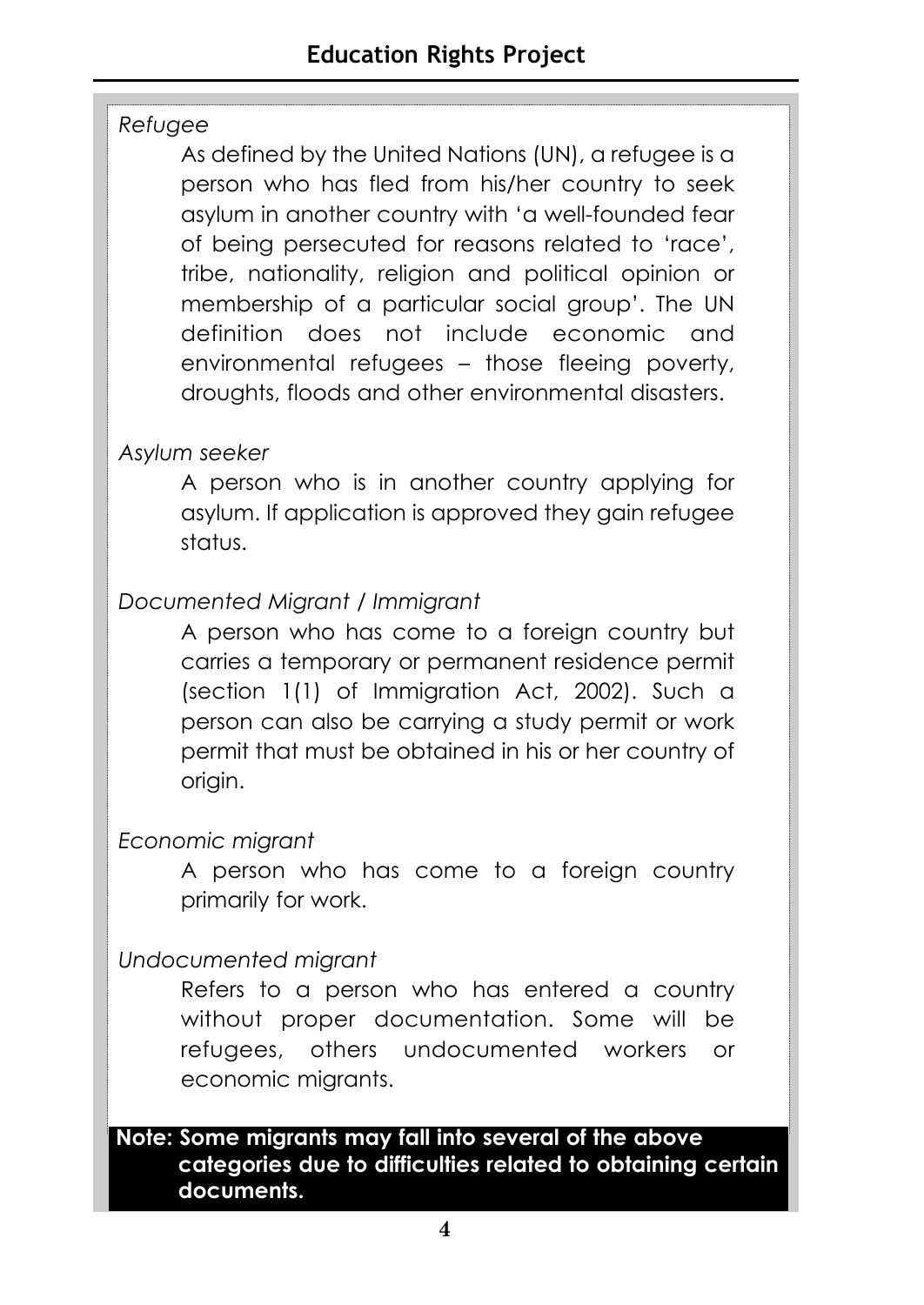

# **MYTHS AND FEARS ABOUT REFUGEES, ASYLUM SEEKERS AND MIGRANTS**

There are many fears some South Africans have of refugees, asylum seekers, and migrants. Many of these fears and myths are not based on facts but are *generalisations.*



# **Fear** 66 Foreigners are flooding our country. They are<br>**One** taking jobs and resources.  $\bullet$ **taking jobs and resources. "**

Several studies have examined the economic impact of *immigration* on host countries. The picture they paint is hardly that of migrants as parasites. Migrants rarely use welfare services, they are mainly young and are highly motivated to work, create jobs for local people and bring new ideas about life, culture and art.

One study shows that 22 percent of migrants in South Africa had completed higher education or earned a post-graduate degree compared to 14 percent of South Africans. The skills migrants have can help ease our skills shortage in certain areas. Also migrants have been creating more jobs than South Africans. One survey found that 34 percent of migrants compared to 20% of South Africans paid someone to do work for them. More importantly, more than two-thirds (67%) of those hired by migrants were South Africans.

Compared to other countries and despite horrible wars and poverty in Africa, our intake of refugees is small. In 2002, Iran for example had 2.5 million refugees, Pakistan – 2 million, Jordan – 1.6 million, largely Palestinian refugees. The invasion of Afghanistan and Iraq has increased these numbers immensely.

#### **African countries gave refuge to South African freedom fighters**

As South Africans we owe Mozambique, Zambia, Ghana, Zimbabwe, Angola and all other African countries a deep debt of gratitude. One of the first countries in Africa to accept South African refugees and exiles was Ghana. After independence Mozambique, Zambia,

Angola, Botswana and Lesotho allowed us to use their countries as a haven for South African refugees. I am deeply shamed by the events of a black man attacking another because he belongs to a different ethnic group or is a foreign resident living and working in South Africa.

> *(MEC for Safety and Liaison, Maureen Modiselle, June 2004)*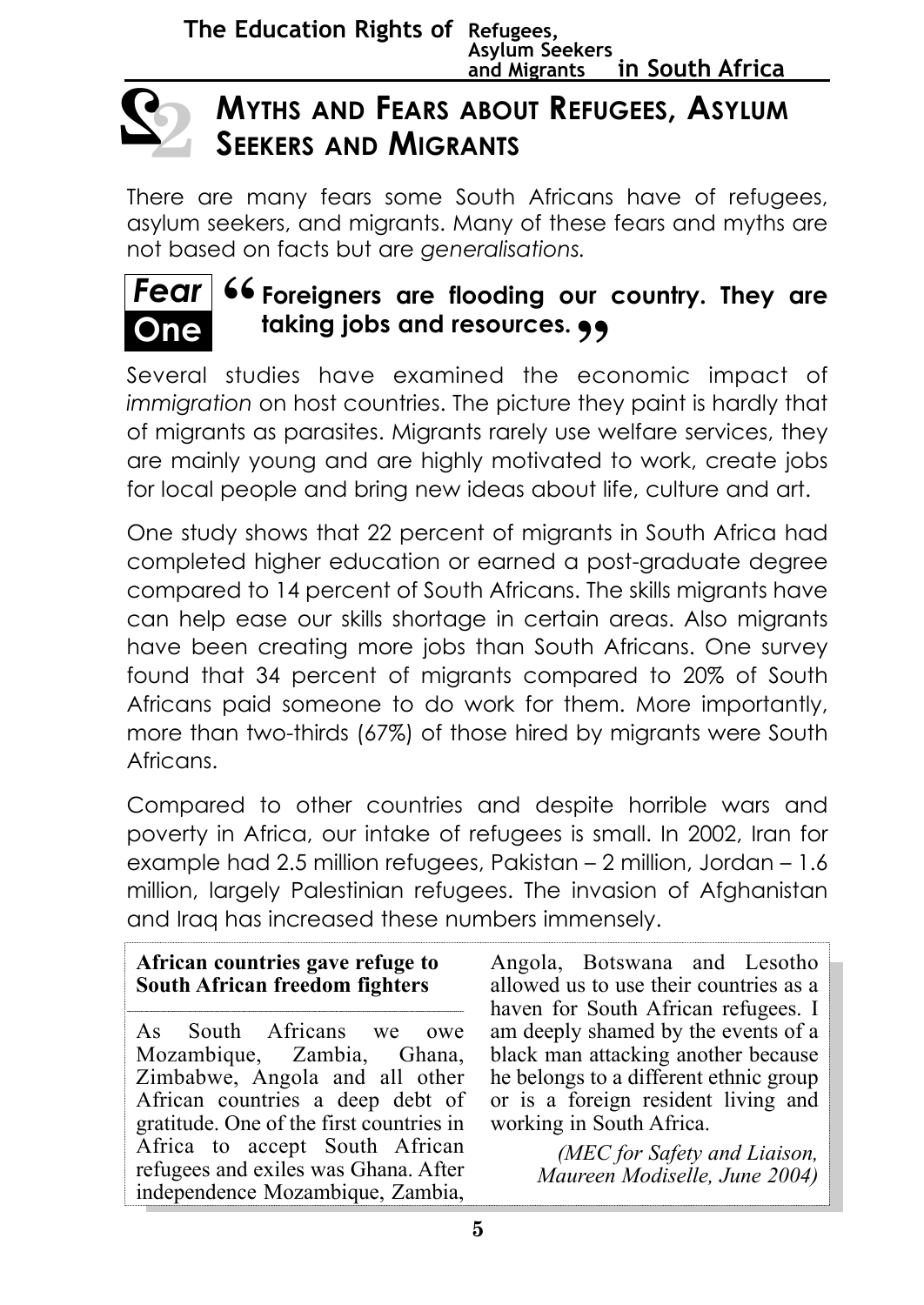#### **Immigrants create jobs in South Africa**

<sup>A</sup> detailed report by the Southern African Migration Project shows that immigrants, far from taking jobs from South Africans, are in fact creating job opportunities. According to the study, immigrant entrepreneurs employ at least one South African in their small business. Balla Papa Sissoko, a Malian who came to South Africa after the 1994 election, owns a panelbeating garage in Berea, Johannesburg, and employs five

**Two**

South Africans…The 26-year-old Sissoko says "I do not only employ<br>them but also I give them them but also  $I$ experience…"

Parks Sikhakhane from KwaZulu-Natal says, "When he employed me I had been looking for a job for more than 11 years. I don't think much about what I earn, but I am grateful because he teaches us a lot of things and we will use that experience in the future."

*(Sunday Independent, 17/08/97)*

# **Fear** 66 <sub>Much</sub> of the crime in our country is caused by **these foreigners.**

**TWO** these foreigners. •• **(1)**<br>Those who have committed serious crimes such as war crimes, child and women trafficking and members of drug gangs should not be allowed into our country. It cannot be denied that some of the people that come to our country are involved in illegal activities. Often this is because there are many restrictions placed on migrants to pursue legal livelihoods – prohibitions on work, lack of identity documents or papers showing professional qualifications, discriminatory hiring practices, not being able to open bank accounts and paying much more for accommodation than South Africans.

The fact is that migrants are more likely to be victims of crime than South Africans. One survey found that despite being in the country for a short period, 72 percent of migrants surveyed reported that they or someone they lived with had been a victim of crime, compared with 43 percent of South Africans.

When asked if police had ever stopped them, 71 percent of migrants said yes compared with fewer than 30 percent of South Africans. Most of the time, very similar to the pass raids under apartheid, police stop people to check documents. There are cases where South Africans too are stopped and taken to the *Lindela Detention Centre* because some of the police said, "They looked too dark to be South African!" Many migrants report that the police take their papers and they are forced to pay bribes. The head of Hillbrow Police Station reported that Johannesburg's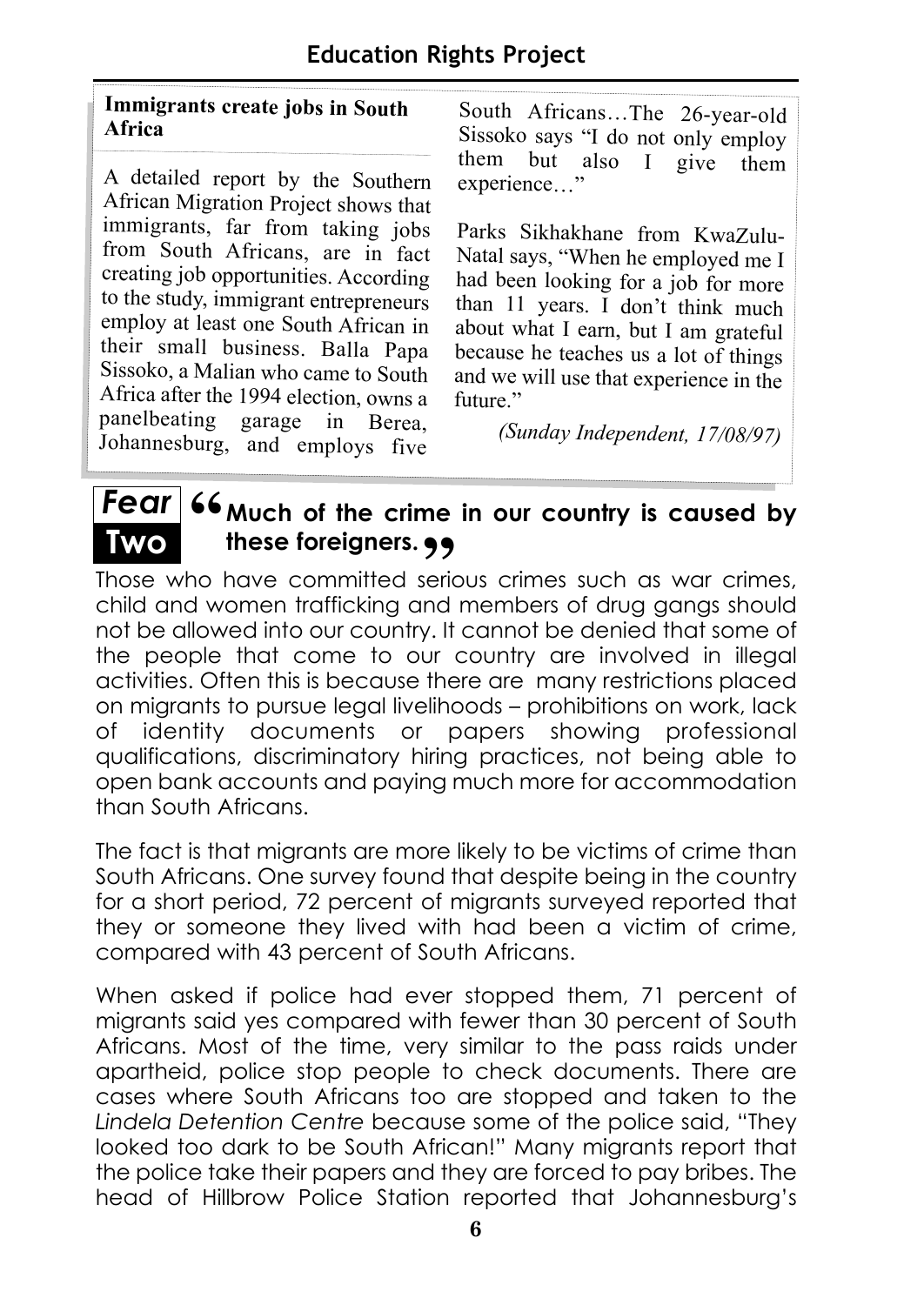#### **The Education Rights of Refugees, Asylum Seekers and Migrants in South Africa**

foreigners are overwhelmingly the victims, rather than the perpetrators of crime.

It appears that refugees and migrants are being criminalised by our justice system. The 1998 Refugees Act (discussed later in this booklet) expresses strong commitment to refugee protection and rights but refugees continue to suffer discrimination, police harassment and anti-foreigner violence. For example, many asylum seekers complain that the Department of Home Affairs takes at least 18 months and sometimes as long as four years to process an asylum request rather than the six months period stated in the Refugee Act.

Many foreigners complain that they have to bribe officials or even private security guards just to enter *Refugee Reception Offices*. In this time of waiting, asylum seekers often have no documents, can't work and have no financial support.

According to reports foreigners are jailed under terrible conditions at the *Lindela 'detention centre'*. Some reports even suggest that foreigners are kept illegally in this camp. The Education Rights Project has received complaints which describe cases where young learners, despite their legal status, were arrested and kept at Lindela.

#### **Deaths at Lindela, South Africa's detention and deportation camp**

...Alice Chumba (18) and Mcheangeni Mlambo (22) died in Lindela detention camp in the week of the 10th of July 2005. ...Lawyers for Human Rights (LHR) have condemned the lack of medical facilities available at Lindela and said that despite frequent complaints to the authorities nothing had been done to upgrade the clinic, "which is equipped to give little more than Panado", Kaajal Ramjathan-Keogh of LHR in Johannesburg said. Papele Shabane of Busasa, the private company that has a contract with the Department of Home Affairs to manage Lindela, said the woman, Alice Chumba was admitted to

Lindela on June 30, "and on July 4 the security people in the ladies section became alarmed by her vomiting, she was taken to the clinic who sent her to Leratong hospital, but she died later that day..."

Joyce Dube of the Southern African Women's Institute for Migration Affairs, which assists refugees, has called for an official enquiry into the deaths. She said her organisation was <sup>p</sup>lanning a march on Lindela. "We marched on Lindela last year, and asked for improvements and nothing has happened… Everyone who comes out of Lindela is sick, I think there is a problem with the food in Lindela."

*(Sunday Independent, 17/07/05)*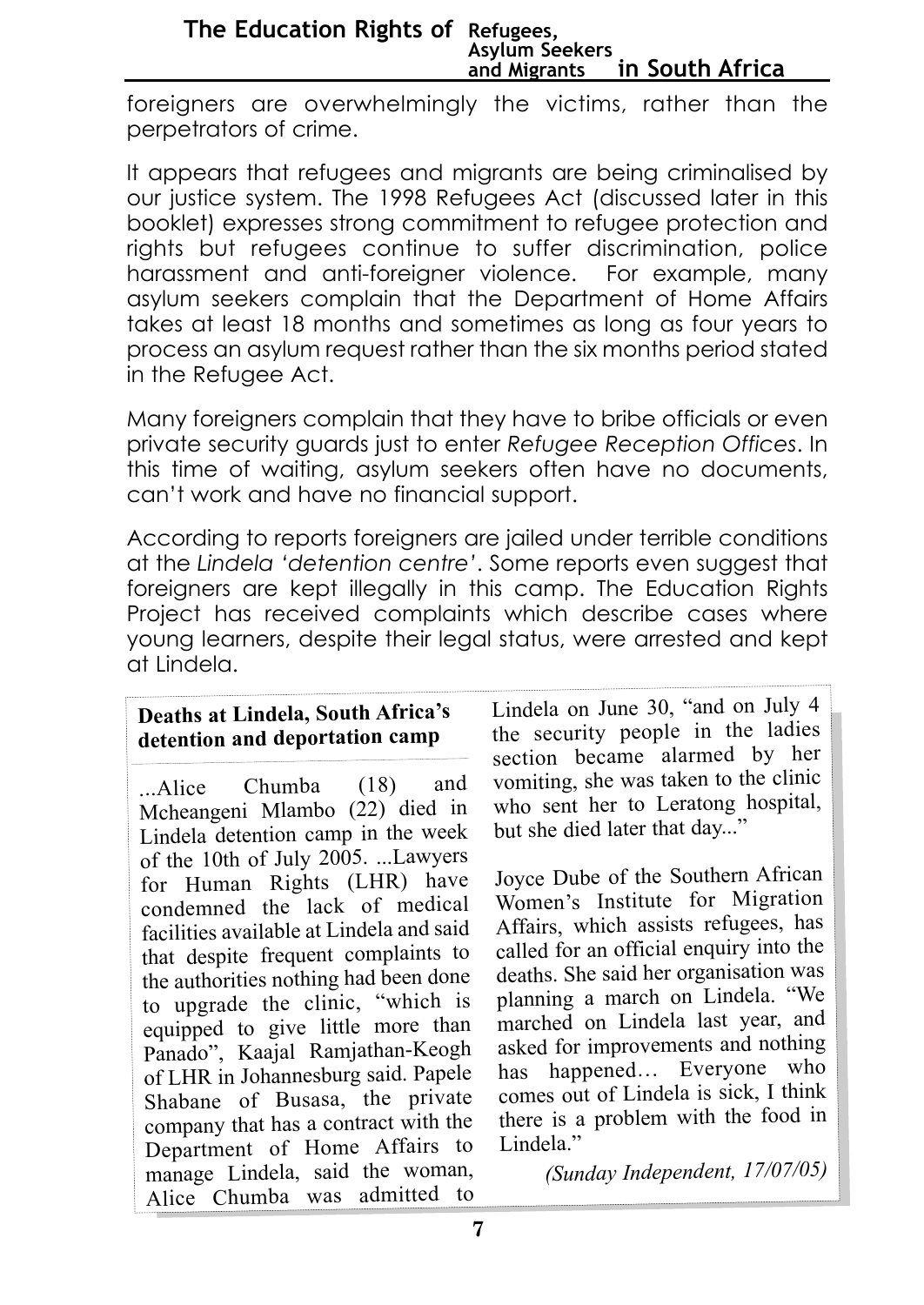#### **Education Rights Project**



- · Most immigrants enter the country at official immigration posts.
- · Most foreigners come into the country for short visits to shop, to visit families, or friends, or are on holiday.
- · Most people who migrate are often those with initiative, skills, and other resources. Many are open to new cultures and experiences.

#### **African Solidarity Against Apartheid**

'Most of us are aware that during apartheid many South Africans, like myself, sought refuge in countries all over the continent and further a field. Everyone was entitled to an education, and most of us took advantage of it because we knew that one day we would be needed to rebuild our country. That is what the refugee of today also wants to do.'

*(ex-Minister of Education, Kader Asmal, World Refugee Day, 2003)*

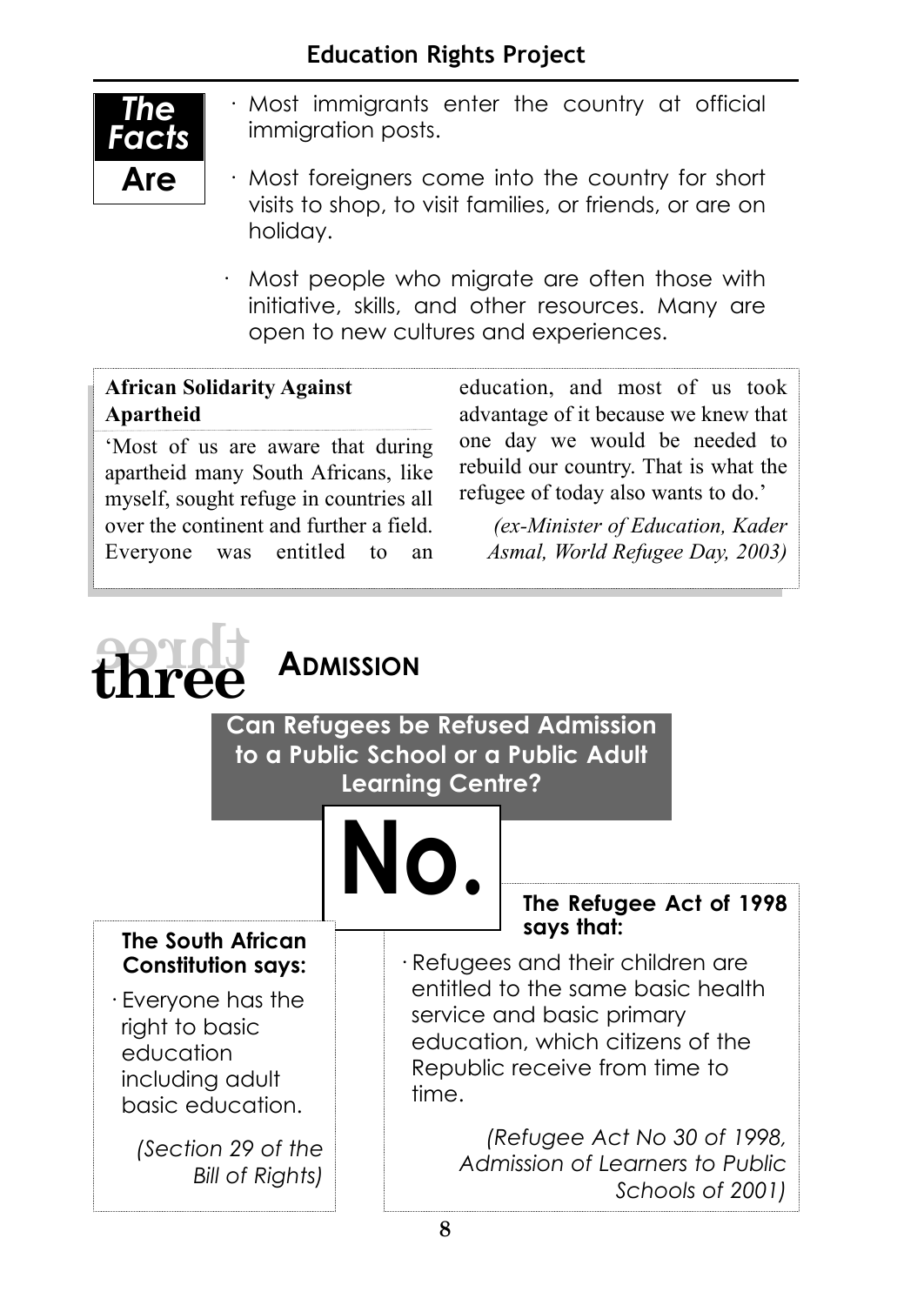**The Education Rights of Refugees, Asylum Seekers in South Africa** 

#### **Asylum Seekers are Allowed to Look for Work in South Africa**

Before 2002, asylum seekers were not allowed to work and study in South Africa. The South African Human Rights Commission questioned the constitutionality of the prohibition on asylum seekers to seek work while waiting for refugee status recognition.

The prohibition was finally lifted in the case of *Watchenuka and Another <sup>v</sup> Minister of Home Affairs and Two Others.* 

The Legal Resources Centre in Cape Town successfully challenged the law preventing asylum seekers from studying or looking for work in South Africa.

The decision of the constitutional court was that from 12th December 2002, the Department of Home Affairs should no longer prohibit or prevent asylum seekers from studying or working in South Africa.

The following conventions also bind the South African government to provide education for refugees, asylum seekers and migrants:

| The<br>International<br>Convention<br>on the Rights<br>of the Child<br>(ICRC) 1989,<br>article 28(1)<br>savs: | The 1951 Geneva Convention<br>and the 1967 Protocol<br><b>Relating to the Status of</b><br>Refugees Article 22 (1) of the<br>convention says: | Contracting<br>States shall<br>accord<br>refugees<br>treatment as<br>is accorded |
|---------------------------------------------------------------------------------------------------------------|-----------------------------------------------------------------------------------------------------------------------------------------------|----------------------------------------------------------------------------------|
|                                                                                                               | State parties shall make<br>primary education<br>compulsory, available free<br>for all.                                                       | to nationals<br>with respect to<br>elementary<br>education.                      |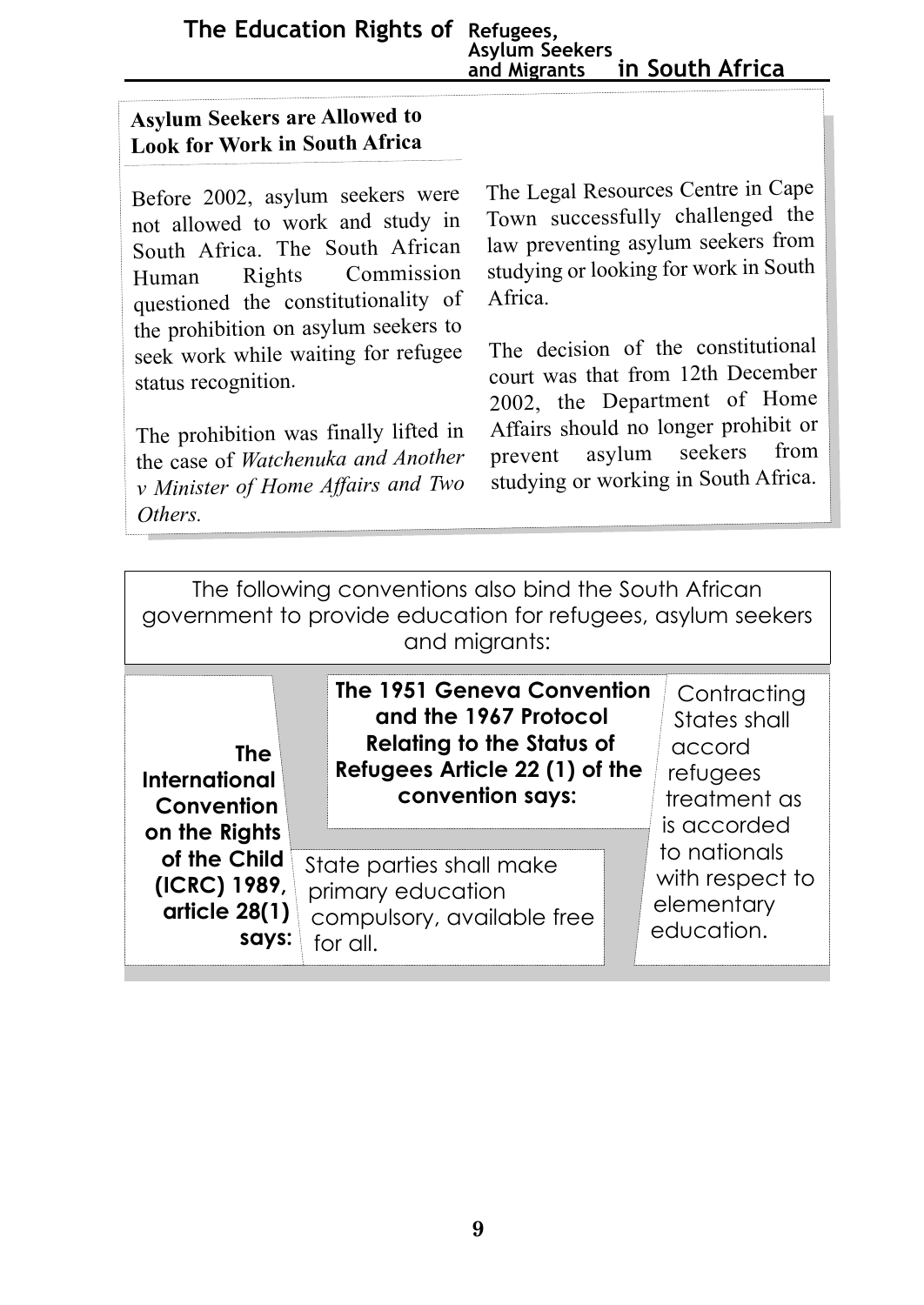## **REQUIREMENTS FOR REGISTRATION**

 $\mathbf{4}_{\overline{\mathbb{V}}}$ 

**What is needed to register in a school?** 

#### **According to Section 15 to 18 of the National Education Policy Act 27 of 1996:**

· You need to receive and complete an application form.

- · You need to present a South African birth certificate or a Refugee ID Card, or Asylum Permit or Letter of Recognition (list at the end of this Booklet provides details of government offices and Refugee Reception Offices where these documents can be obtained).
- · Proof of immunisation. The learner can be immunised for free in a public hospital against polio, measles, tuberculosis, diphtheria, tetanus, and hepatitis B.
- · A transfer card or equivalent document from the last school the learner attended.

NOTE: Payment of school fees, registration fees, deposits on school fees, taking of aptitude tests and uniforms are not conditions for registration to a South African Public School.

#### **Case Study: Assunami, a refugee from the DRC**

In December 2001 conflict erupted in the South Kivu Province of Democratic Republic of Congo (DRC) where Assunami (an unaccompanied minor) used to live. He was at school when the fighting started, 15 kilometres away from his home.

The principal of the school told the students to leave and return home to their families. Assunami and his classmates tried to find transport to go home but there was none available as everyone in the area was fleeing.

He walked all the way only to find the house locked up. Like everyone else, he decided to run into the bush. After three months of flight he arrived in South Africa in February 2002. Assunami has not been able to locate his family since he left DRC; he has no information on their whereabouts.

*(UNHCR, 2003)*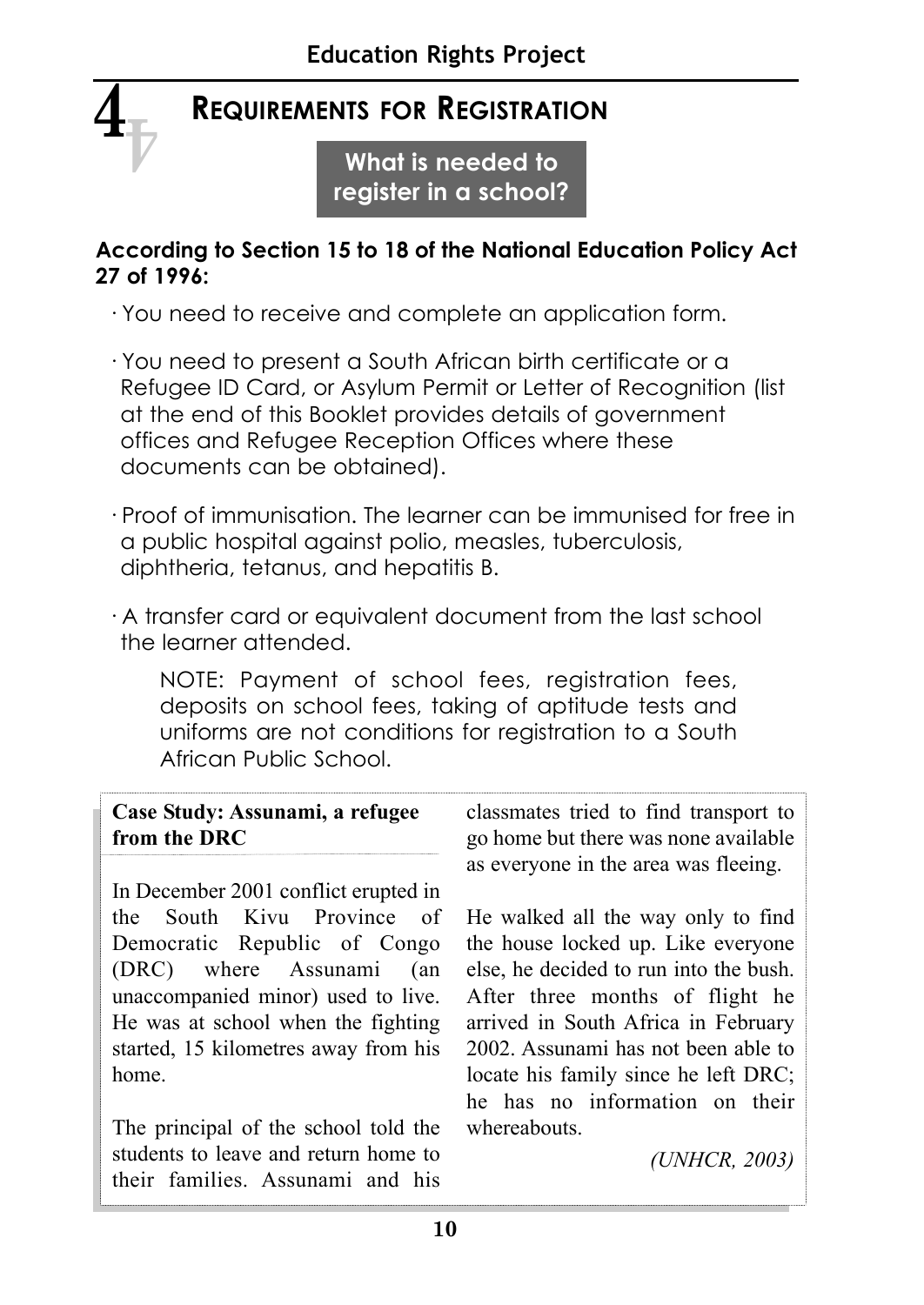#### **The Education Rights of Refugees, Asylum Seekers and Migrants in South Africa**

In the definition of a refugee it says that these are persons fleeing different types of violence. Quite often refugees escape as their homes are burnt down and schools destroyed. Often what they are left with are just clothes on their bodies and they have no time to collect school report cards and transfer forms. Sometimes families lose each other in the midst of conflict.

**Can the school refuse to admit refugees and migrants if they do not have some or all the documents required? No.**

#### **Section 5 of the Admission of Learners to Public Schools (General Notice 4138 of 2001) says***:*

·

Where the needed documentation is not available, the principal must help the parent to obtain necessary documentation. The child must be admitted to the school conditionally while the parent obtains the needed documentation. When the required documentation is not available within three months of the child having been conditionally admitted to the school, the School Governing Body in consultation with the District Officials must attend to the matter by liaising with the relevant authorities and parents.

# **Immigrants write matric too**

<sup>A</sup> case study on social integration of former refugees in Ekulindeni Village, in Mpumalanga province, showed that problems with showed that problems with documents are particularly common towards completion of secondary schooling. This is when learners are required to write their matriculation examinations.

In this particular case the Manager of the Mashishini Education Circuit led a process of establishing formal lines<br>of  $\cos$ -operation co-operation between the Department of Education and Home<br>Affairs with the result of with the result that immigrants sitting for matriculation examinations are receiving the appropriate documentation more rapidly.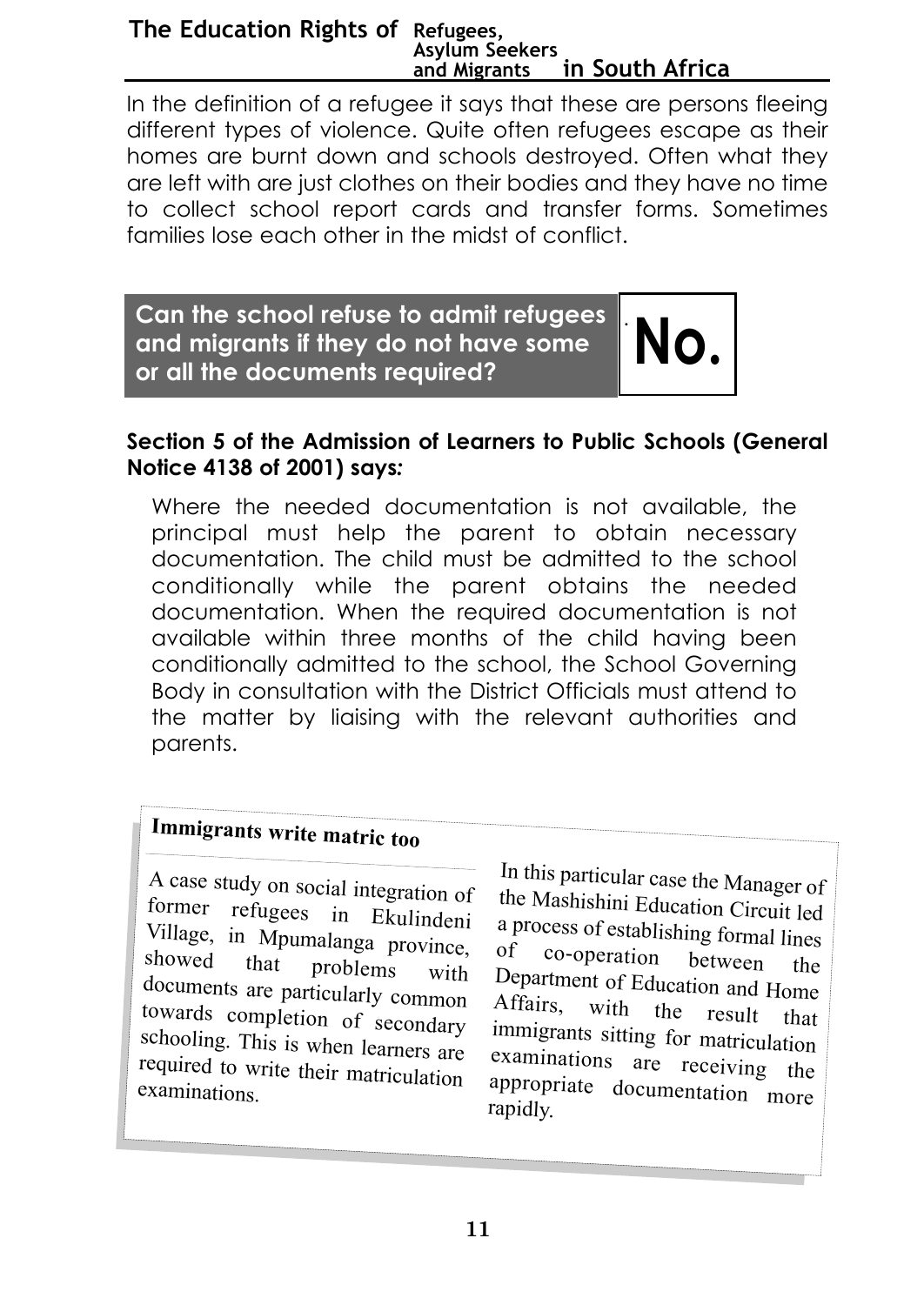**What if people are classified as 'illegal aliens' or undocumented migrants?**

#### **According to Section 21 of the National Education Policy Act of 1996:**

· A child of a person that does not have legal status may still have to be admitted to a public school as long as the caregiver or parent can provide proof that an application has been made to stay legally in South Africa.

#### **Also Section 6 of the Admission of Learners to Public Schools on admission of non-citizens says:**

- · The legal and policy framework relevant to learners who are citizens of the Republic of South Africa apply equally to learners who are not citizens of the Republic and whose parents are in possession of a permit for temporary or permanent residence issued by the Department of Home Affairs.
- · A learner who has entered the country on a study permit must present the study permit on admission to the public school.
- · Persons classified as 'illegal aliens' or undocumented migrants must, when applying for admission for their children or themselves, prove that they have applied to the Department of Home Affairs to legalise their stay in the country.
- · When the required documentation is not available, the principal must help the parents to obtain the necessary documentation. In such cases, the child must be admitted to the school while the parent obtains the required document.

#### **'Legal' immigrants have the same rights as South African citizens**

Discussions between the South African Human Rights Commission and the Minister resulted in a document stating that all foreign nationals (be they refugees or asylum seekers) with the appropriate legal status must be treated on the same basis as South African citizens, enjoying all the rights and privileges that the Constitution and the South

African Schools Act provides to **learners** 

In the case where applicants do not have the necessary residence status, school principals are obliged to admit them to the school, but are also expected, by the law to report such cases to the relevant authorities, namely the Department of Home Affairs.

*(Stone and Winterstein, 2003)*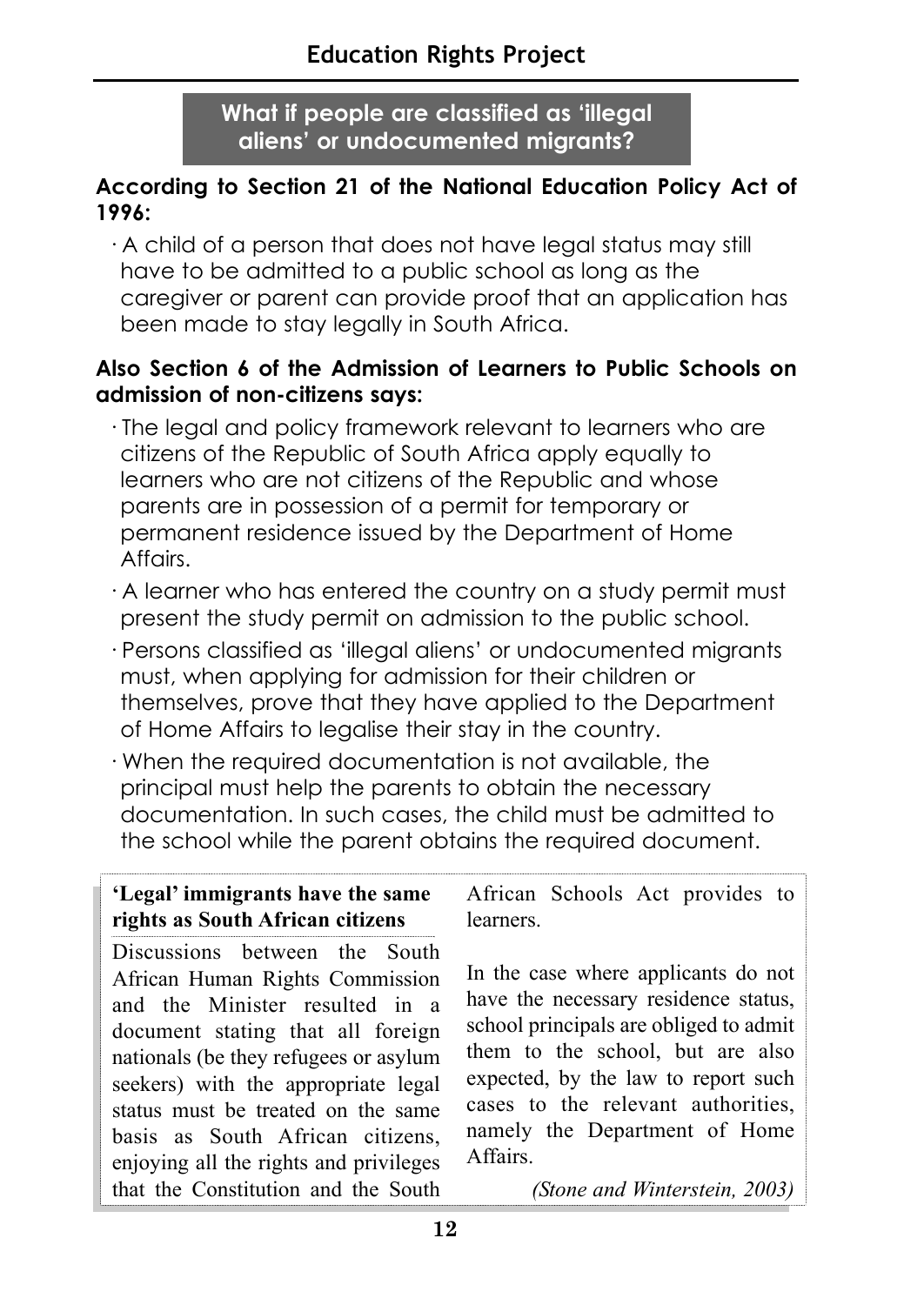#### **The Education Rights of Refugees, Asylum Seekers and Migrants in South Africa**

**What if refugees and migrants do not have a school uniform?** 

In South Africa there is no law that says children who cannot afford to buy school uniforms required by schools cannot go to school. It is against the law to prevent refugee children from going to school because they do not have a school uniform. Organisations such as the Jesuit Refugee Service provide limited assistance to purchase uniforms and pay school fees. (see list at the end of Booklet).



# **SCHOOL FEES**

**What if learners or their caregivers cannot afford to pay school fees?**

Some refugee children have been denied re-admission in schools because they cannot afford school fees or owe fees from previous year/s of schooling. Some schools are not informing refugees about their right not to pay school fees when they cannot afford to do so.

**Over a quarter of children of immigrants refused admission to school**

According to a 2003 research report by the Community Agency for Social Enquiry, 26% of children of immigrants at primary level and 39% at secondary level are not at

school because they cannot afford to pay school fees. This is because many immigrants, like South Africans, have not been informed about what the law says and schools often ignore the law in order to collect as many school fees as possible.

#### **Section 10 of the National Education Policy Act of 1996 says that:**

No learner may be suspended from classes, denied participation in sporting or cultural activities, denied a school report or transfer card or victimised because his or her parent has not or cannot pay school fees.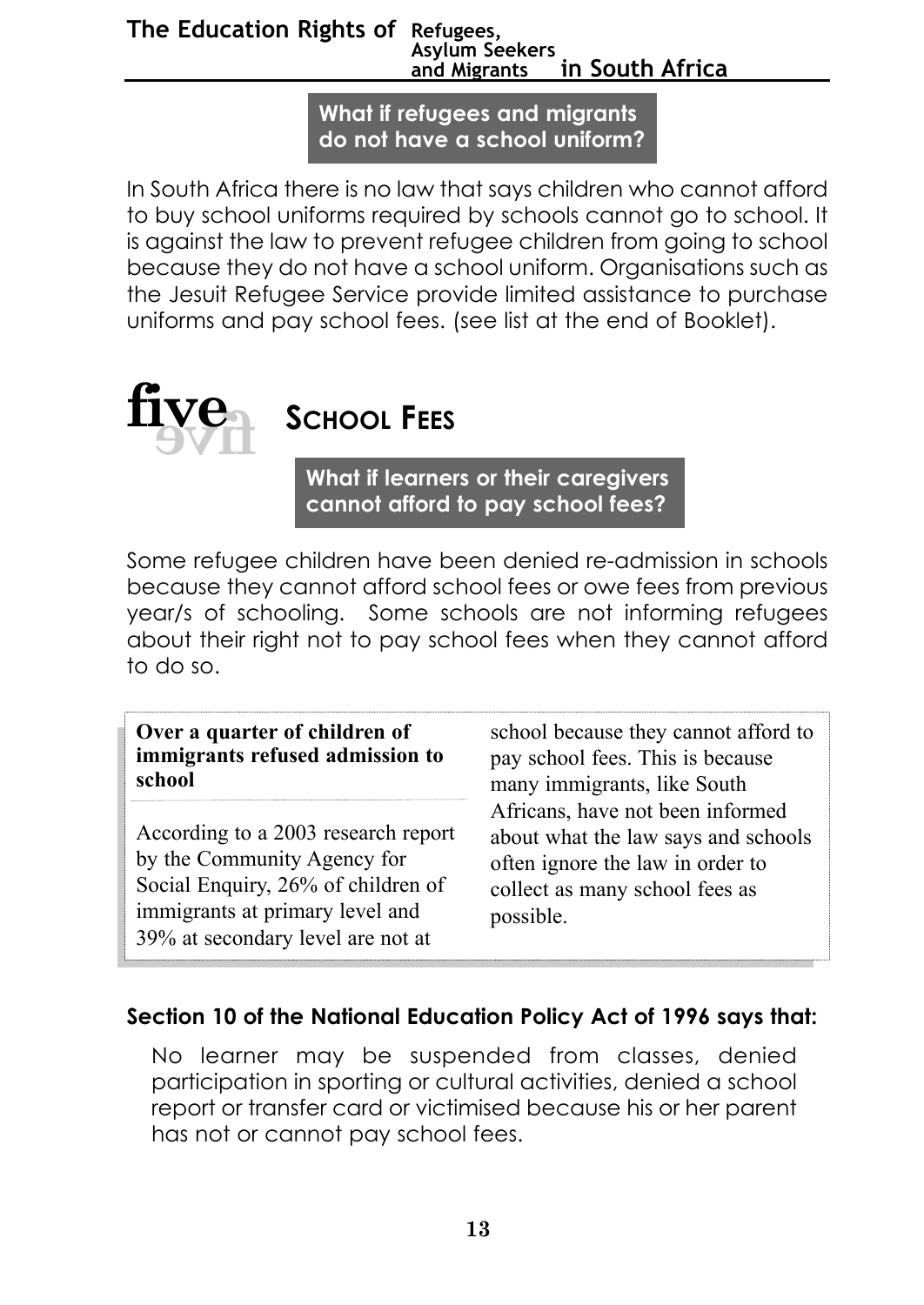#### **The South African Schools Act of 1996 says:**

- · All parents or caregivers who cannot afford to pay school fees should be exempted from doing so.
- · The principal and the School Governing Body must inform all parents about their right to apply for school fees exemption.
- · The principal has the responsibility to assist parents or caregivers to apply for school fees exemption.

#### **Refugees demand their right to education and services**

The Education Rights Project, the Coordinating Body for Refugee Communities and other refugee organisations have seen many threatening letters from debt collectors written to refugees who had not paid school fees. This situation traumatises both parents and children. Quite often both parents and learners live in fear of legal action, being denied schooling

or even being deported. Children are often harassed in classes about the fees their parents owe. In November 2004, refugee women and children marched to demand negotiations with city officials in Durban about free access to basic health care, basic education and adult education for refugee parents.

*(Report on refugees' access to HIVrelated health service in Durban, http://www.ukzn.ac.za/ccs)*

#### **Are asylum seekers, refugees and migrants' children allowed to receive Anti-Retroviral (ARVs) Drugs?**

In South Africa, asylum seekers, migrants and refugees children have a right to go to clinics, hospitals and access medical care including ARVs. Once an asylum seeker status is given refugees in South Africa have the right to seek treatment from the country's healthcare system. Those granted asylum are issued with identification cards to be shown at the hospitals where they go for care (*Inter Press Service* – *February 10, 2005*) (See ERP HIV/AIDS booklet for details).

#### **Section 28 (1) c. of the constitution says:**

· Every child has the right to basic nutrition, shelter, basic health care services and social services.

The Refugee Act of 1998 also says that refugees and their children have the right to the same basic health service as South Africans.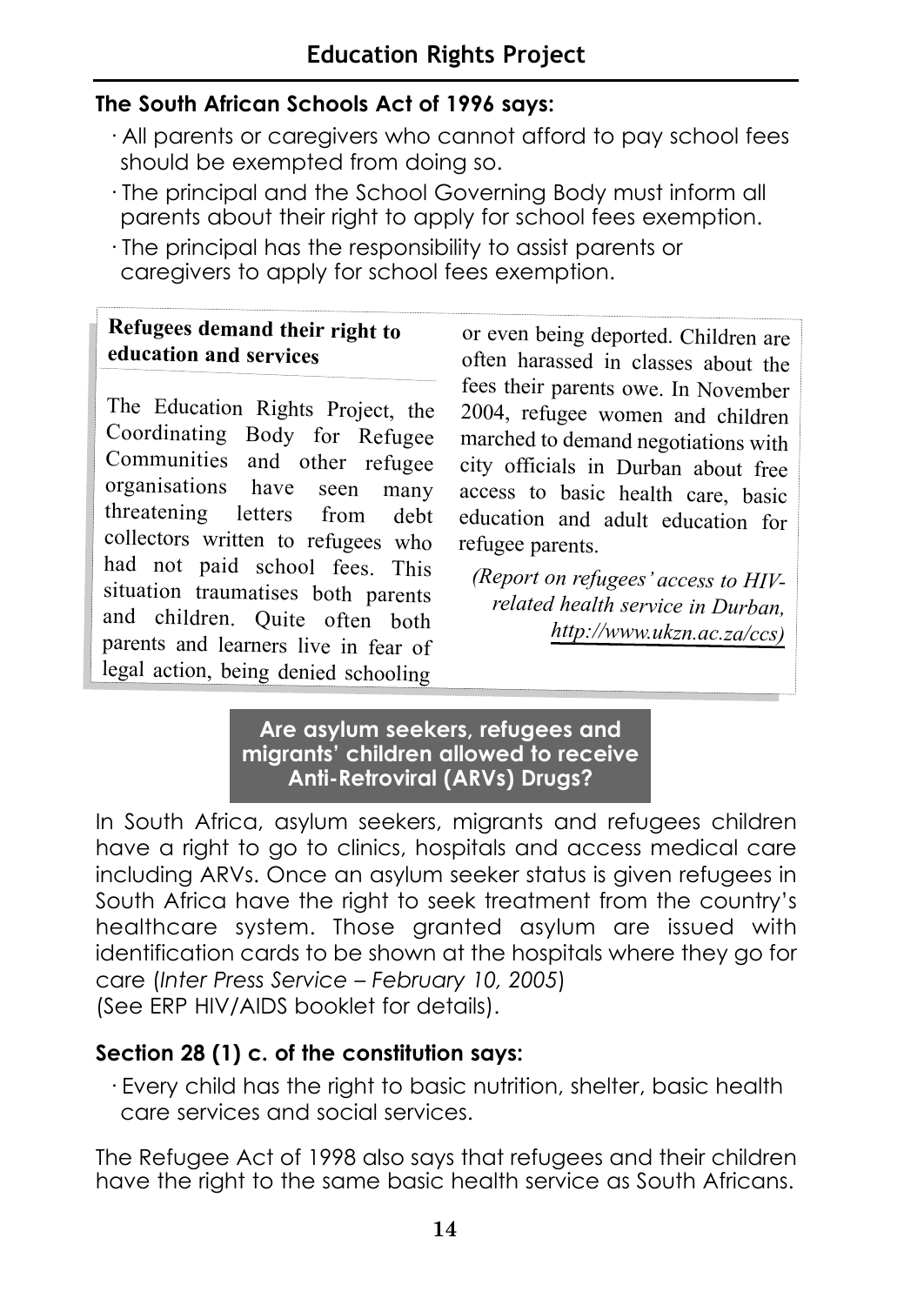Some refugee learners spent years in their countries without schooling. Armed gangs abducted some and others were forced to become child soldiers. In South Africa, 'normal grade age' means the grade number plus 6. For example, Grade  $1 + 6 =$  age 7 or Grade  $9 + 6 =$  age 15. **6 6**

> **What if a learner is older than 15 years?**

#### **Section 10 (1) of the Admission of Learners to Public Schools says:**

- · a district senior manager must establish fast track programmes in his/her district to accommodate learners who –
	- a) Have been out of school for such periods as are likely to have impaired their learning opportunities;
	- b) Have had no schooling; or
	- c) Are three years or more above the age-norm grade.

Learners who are above the normal grade age are often referred to a Public Adult Learning Centre (see ERP ABET booklet).

**AGE**

**The case of** *SOMAFCO***, [a school for South African exiles in Tanzania]** 

At SOMAFCO, students were as old as 32. Some were MK cadres who were returning to school, or students who had been detained in South Africa and upon release had gone into exile to continue their education.

*(Morrow et al, 2004: 63)*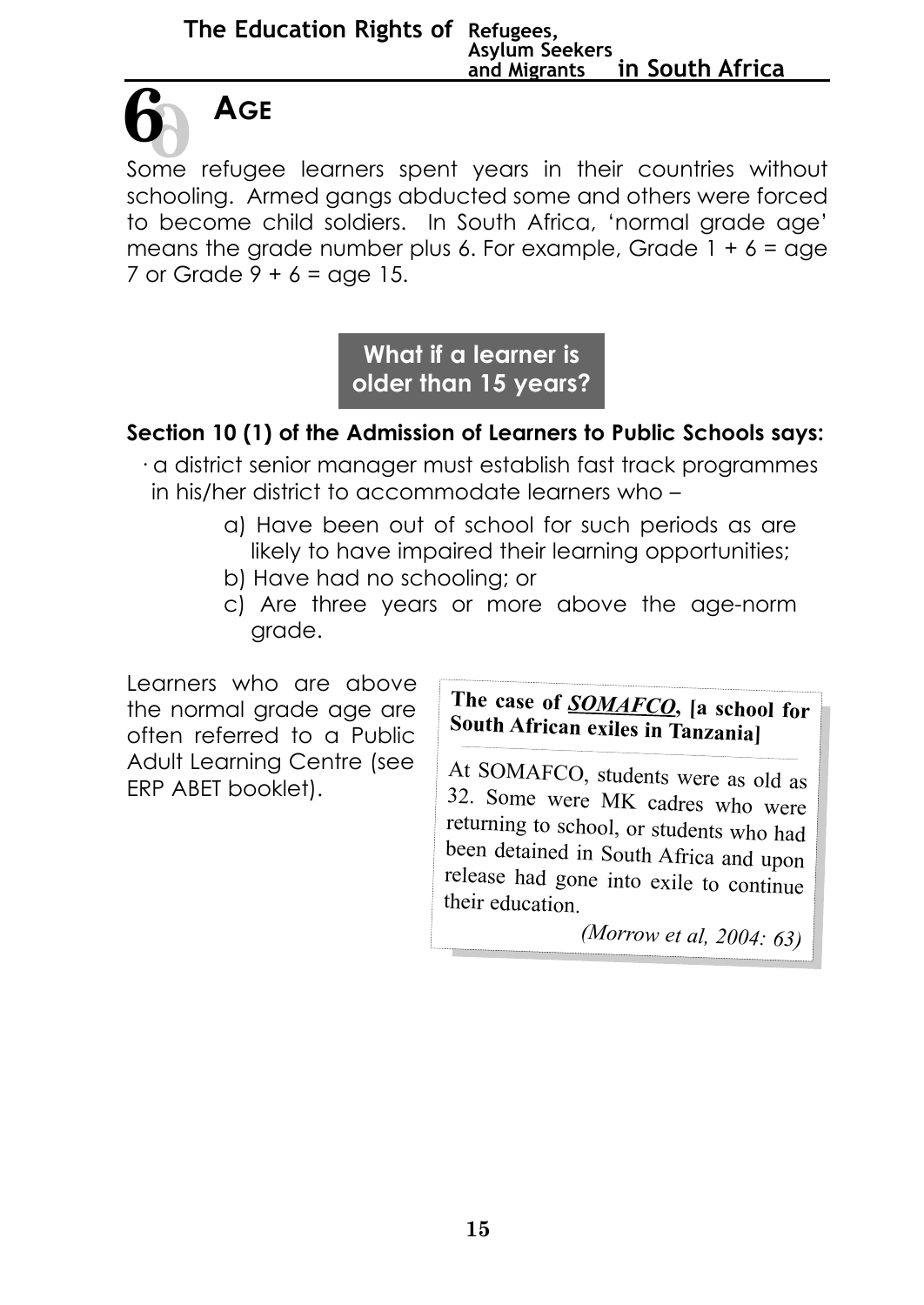# **FEEDER ZONES se**<sup>v</sup>en

A feeder zone is an area that 'feeds' or provides schools with their learners. Learners in this area are given priority in terms of admission to the schools in the feeder zone. The Head of Department establishes feeder zones for schools after consulting with representatives of school governing bodies.

#### **What if a school is said to be full?**

#### **Section 34 of the South African Schools Acts says:**

· Children who live or whose parents work within the designated feeder zone of a school are given first priority to register in a school.

Reports from refugee community-based organisations show that some refugee children have been on waiting lists for more than a year. This is because schools say they are full. This is unlawful (see ERP booklet on Admission Policy).

#### **The Admission Policy for Ordinary Public Schools says:**

· A learner who lives within the feeder zone of a school A must be referred to the neighbouring school B, if school A is full. If school B is full, the Head of Department must find an alternative school within a reasonable distance. If that is not possible, school A must admit the learner.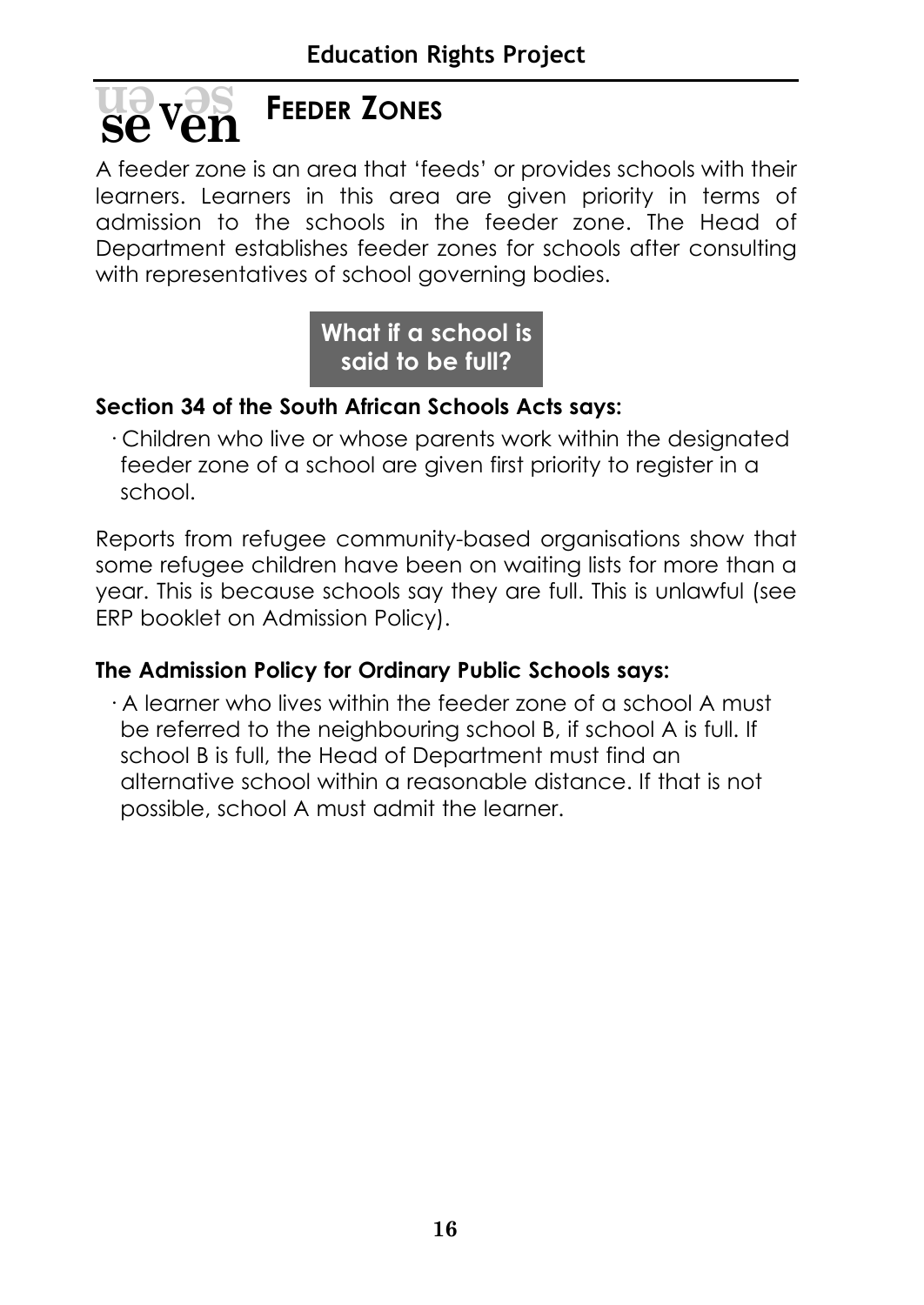

# **LANGUAGE ISSUES**

- · Most refugees in South Africa are from countries where Arabic, French, Lingala, Swahili and Portuguese are the main languages. Most refugees wish to return back home once political and economic conditions are suitable. Some schools have denied refugee children admission because they cannot speak English. This is wrong.
- · Those who are admitted, often pay extra fees for receiving lessons in languages of their choice such as French. This is an additional financial burden above costs such as uniforms, transport, accommodation and food. Learning the language of their country of origin is important for many refugee children because this will make it possible for them to return home to help with the rebuilding of their countries. Think of the problems children of South African exiles, who cannot speak their mother tongue face when they returned to our country.

#### **Section C of the Norms and Standards for Language in Public Schools in part aims to:**

· Support the learning and teaching of all other languages required by learners, used by communities in South Africa, including languages which are important for international trade and communication.

#### **Section D of the Norms and Standards for Language in Public Schools says:**

· Languages other than the official languages can be offered as school subjects.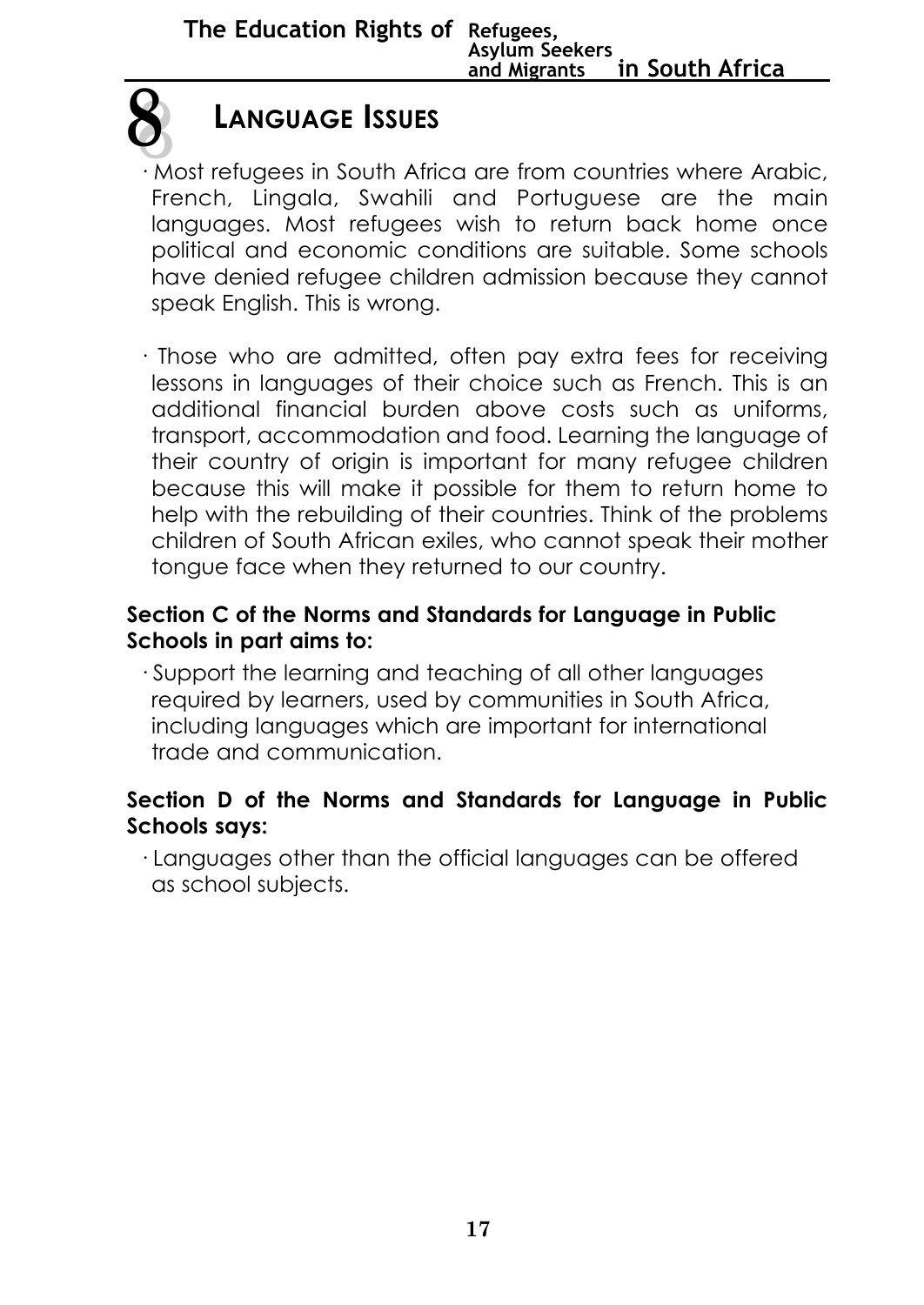# $\overline{n}$ **INACCOMPANIED MINORS/CHILDREN**

Unaccompanied minors are also known as separated minors. These are children who have been separated from their families and who often do not know the whereabouts of their immediate family members. They are more vulnerable than any refugee child with parents or a caregiver. Their situation in host countries is characterized by rejection, lack of protection, loneliness and far less opportunities for accessing their rights. In South Africa, unaccompanied foreign children are meant to be protected by the Constitution, the Child Care Act, the Convention on the Rights of the Child and the Refugee Act.

#### **Refugees march to demand protection for unaccompanied minors**

In March 2001 a demonstration was held and a petition handed to the Refugee Reception Office in Johannesburg wherein the protesters demanded greater protection for unaccompanied minors.

*(March 2 2001, Sapa)*

#### **Judge condemns government officials for refusing protection to refugee children**

On the 8th of September 2004 the Centre for Child Law and Lawyers for Human Rights in Pretoria, made an urgent and successful application to the Pretoria High Court after social welfare officials refused to protect twelve unaccompanied minors. The Krugersdorp Commissioner of Child Welfare had refused to conduct an enquiry in respect of the twelve unaccompanied children because in his view foreign children fell outside the Child Care Act.

In a precedent-setting judgment, Judge Annemarie de Vos condemned the government officials for failing to act in accordance with South Africa's Constitution, statutory law and their own stated policy as well as international law. The importance of the judgement is that it removes any doubt that may have existed about the fact that unaccompanied foreign children fall under the provisions of the Child Care Act.

> *(Lawyers for Human Rights 13 September, 2004)*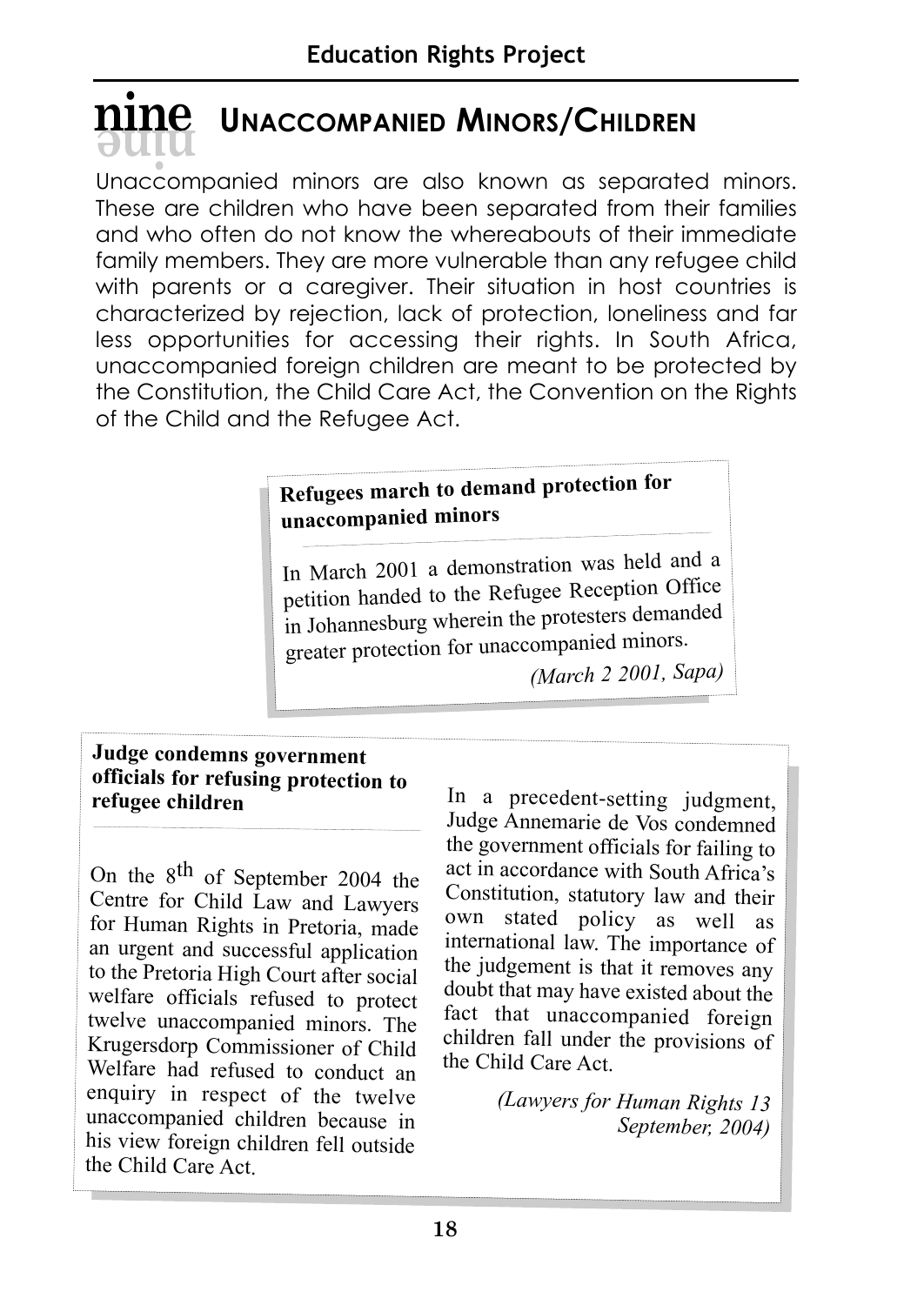# $\bigcirc$  **110** Where to Go for Help?

Call the Department of Home Affairs Regional Offices and ask for an office near your area.

| <b>Eastern Cape</b>                                                                  | (043) 643 4689/99                                                          |
|--------------------------------------------------------------------------------------|----------------------------------------------------------------------------|
| Free State                                                                           | $(051)$ 430 3664/6/7                                                       |
| Gauteng East                                                                         | (012) 324 1860                                                             |
| Gauteng West                                                                         | (011) 467 2382                                                             |
| Hotline (admissions, temporary<br>residence, permanent residence,<br>aliens control) | (011) 975 0735/65<br>(011) 324 1860<br>(011) 811 3475<br>(011) 975 0735/65 |
| KwaZulu-Natal                                                                        | $(031)$ 564 6411                                                           |
| Mpumalanga                                                                           | $(013)$ 752 8164                                                           |
| Northern Cape                                                                        | (053) 839 5402                                                             |
| Limpompo Province                                                                    | (015) 295 5220                                                             |
| North West                                                                           | (018) 384 5443-8                                                           |
| Western Cape                                                                         | (021) 462 4970                                                             |

#### **If someone you know has been arrested, contact the Lindela Detention Centre:**

Lindela Detention Centre Main Hostel, Westrand Conf. Krugersdorp, 1739 Tel: (011) 660 8766 Fax: (011) 660 2556

Lindela holds those considered to be illegal immigrants before their deportation. It is managed by a private company called Busasa under the supervision of the Department of Home Affairs.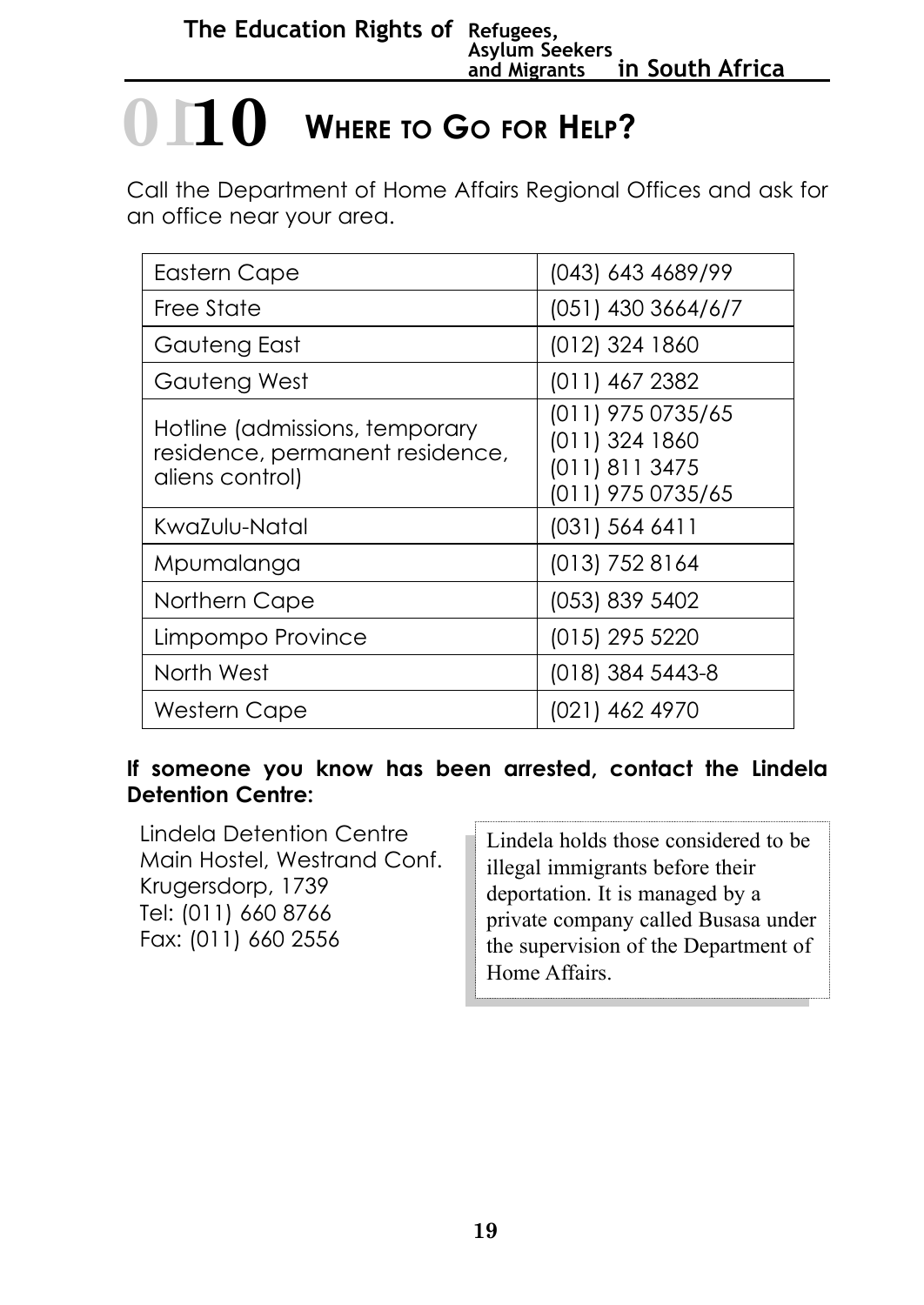#### **Refugee Reception Offices**

| Cape Town      | The Department of Home Affairs<br>Refugee Reception Office<br>5th Floor, Customs House Building<br>Foreshore<br>Private Bag X 9031<br>Cape Town<br>Tel: (021) 421 1006 |
|----------------|------------------------------------------------------------------------------------------------------------------------------------------------------------------------|
| Durban         | The Department of Home Affairs<br>Refugee Reception Office<br>350 Emngeni Road<br>Private Bag X 09<br>Greyville, Durban 4023<br>Tel: (031) 308 7955                    |
| Johannesburg   | Department of Home Affairs<br>Refugee Reception Office as we go to press<br>this office in Rosettenville has been closed<br>temporarily]                               |
| Port Elizabeth | The Department of Home Affairs<br>Refugee Reception Office<br>Cnr Stone and Laurina Streets<br>P O Box 6030<br>Port Elizabeth<br>Tel: (041) 487 1026                   |
| Pretoria       | Department of Home Affairs<br>Refugee Reception Office<br>Cnr. DF. Malan and Struben Streets<br>Marabastad, Pretoria West<br>Tel: 012 327 3500<br>Fax: 012 327 0086    |

You can also contact the Department of Education's toll-free line at 0800 005 175/0800 202 933 for admission and school fees issues.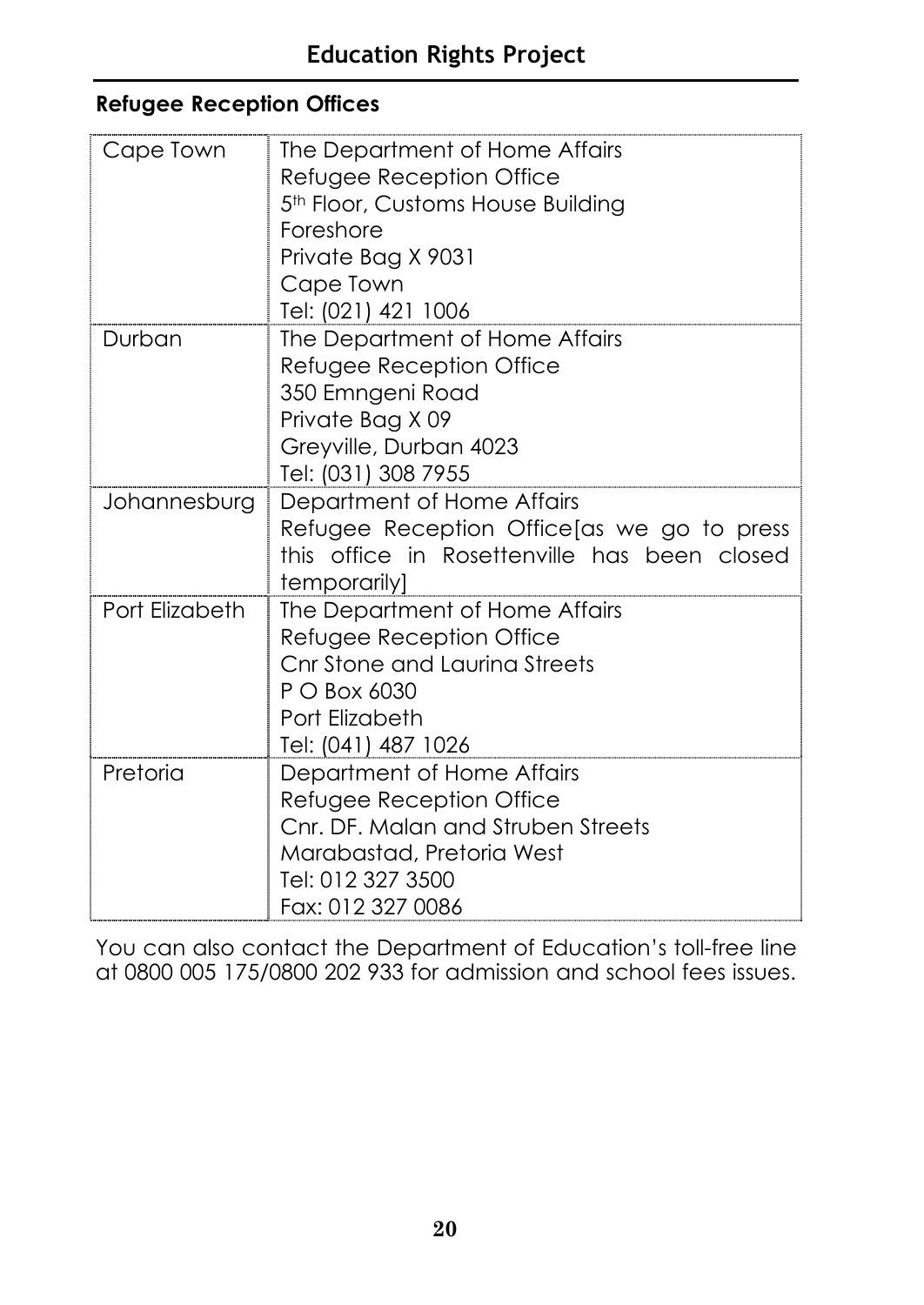**The Education Rights of Refugees, Asylum Seekers and Migrants in South Africa**

| <b>USEFUL ORGANISATIONS THAT PROVIDE</b><br>eleven<br><b>HELP</b>                                   |                                                                                                                                                                                                        |                                                                                                                                                                              |
|-----------------------------------------------------------------------------------------------------|--------------------------------------------------------------------------------------------------------------------------------------------------------------------------------------------------------|------------------------------------------------------------------------------------------------------------------------------------------------------------------------------|
| Organisation                                                                                        | <b>Services rendered</b>                                                                                                                                                                               | <b>Contact details</b>                                                                                                                                                       |
| <b>Agency for</b><br>Refugee<br>Education,<br><b>Skills Training</b><br>and<br>Advocacy<br>(ARESTA) | <b>ARESTA</b> provides<br>education, skills<br>and advocates<br>on behalf of<br>refugees.                                                                                                              | C/o CRIC<br>Cnr Springbok & Klipfontein<br>Road,<br>Athlone, 7764<br>Tel: (021) 637 8040,<br>Fax (021) 633 9022<br>Email: aresta@kingsley.co.za                              |
| <b>Black Sash</b><br>(National<br>Office)                                                           | Offers legal<br>advice to<br>refugees and<br>asylum seekers on<br>issues related to<br>human rights.                                                                                                   | 12 Plein Street<br>4 <sup>th</sup> Floor<br>Cape Town 8001<br>Tel: (021) 461 7808<br>Fax: (021) 461 8004<br>Email: info@blacksash.org.za<br>Website:<br>www.blacksash.org.za |
| <b>Campus Law</b><br><b>Clinic</b>                                                                  | Provides free<br>advice and<br>assistance with<br>asylum<br>application<br>procedures,<br>appeals, unlawful<br>detention,<br>repatriation,<br>socio-economic<br>rights and other<br>durable solutions. | Durban<br>(031) 260 2446<br>Pietermaritzburg<br>(033) 260 5976<br>Polokwane<br>(015) 291 5309                                                                                |
| Independent<br><b>Complaints</b><br><b>Directorate</b>                                              | If your rights have<br>been violated by<br>the police.                                                                                                                                                 | Tel: (012) 339 1554                                                                                                                                                          |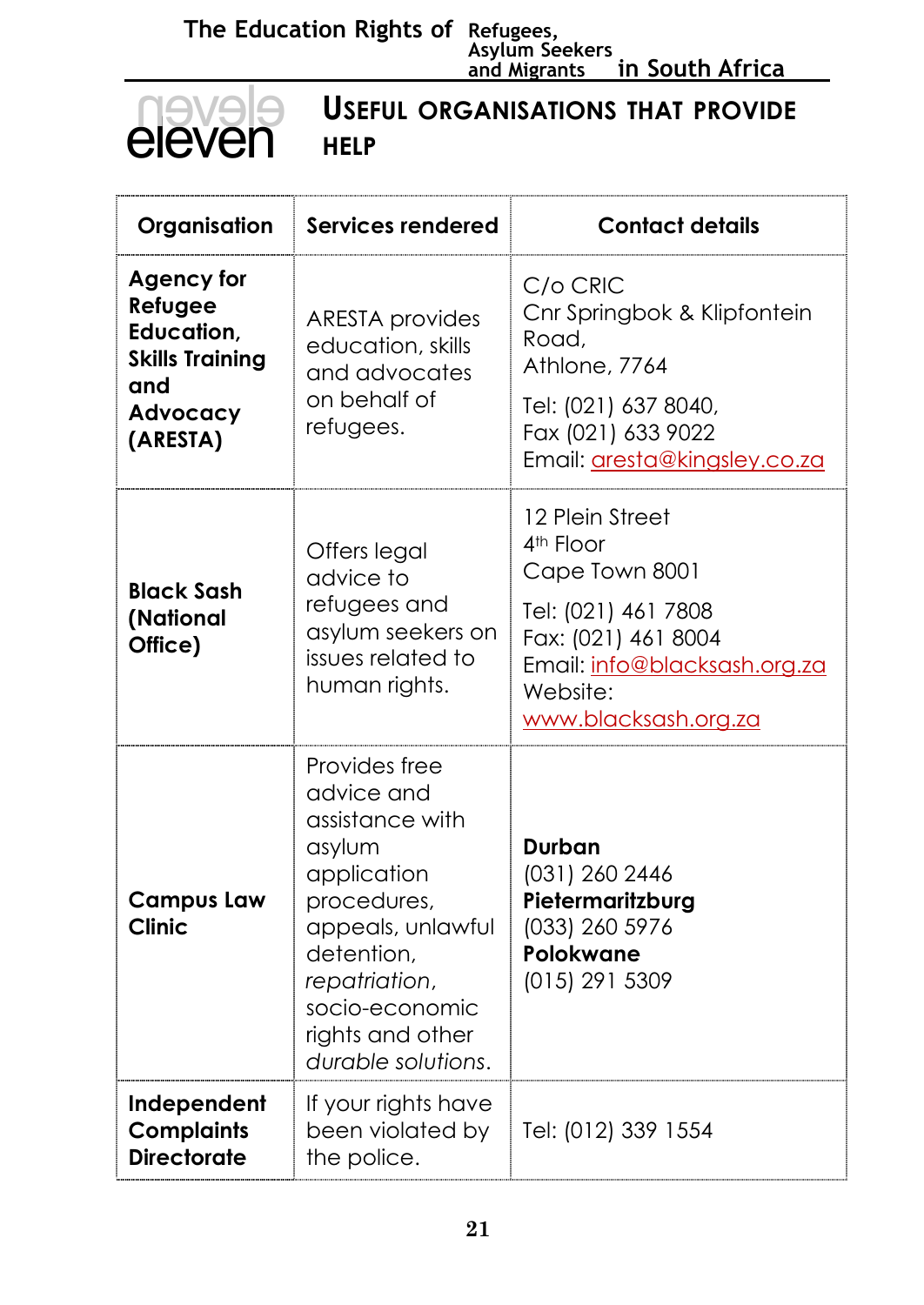| <b>South African</b><br><b>Human Rights</b><br>Commission | An organisation set<br>up in terms of the<br>constitution. It<br>monitors human<br>rights issues in our<br>country and assists in<br>the protection of<br>those whose human<br>rights have been<br>violated.                                                                         | <b>Eastern Cape</b><br>Tel: (021) 582 4094/<br>2611/4302<br><b>Free State</b><br>Tel: (051) 447 1130/3<br>Johannesburg<br>(Head Office)<br>Ťel: (011) 484 8300<br>KwaZulu-Natal<br>Tel: (031) 304 7323/4/5<br>Limpopo<br>Tel: (051) 291 3500/4<br>Mpumalanga<br>Tel: (013) 752<br>5870/8292/5890<br><b>Northern Cape</b><br>Tel: (054) 332 3993/4/5293<br><b>Western Cape</b><br>Tel: (021) 426 2277 |
|-----------------------------------------------------------|--------------------------------------------------------------------------------------------------------------------------------------------------------------------------------------------------------------------------------------------------------------------------------------|------------------------------------------------------------------------------------------------------------------------------------------------------------------------------------------------------------------------------------------------------------------------------------------------------------------------------------------------------------------------------------------------------|
| <b>Jesuit Refugee</b><br>Service (JRS)                    | An implementing<br>partner for the<br><b>United Nations High</b><br>Commissioner for<br>Refugees. It assists<br>refugees, asylum<br>seekers and<br>unaccompanied<br>minors with<br>accommodation,<br>education, skills<br>training, social<br>counselling and<br>medical assistance. | 84 Fredrick Street<br>5 <sup>th</sup> Floor<br>Omnia Centre<br>Marshalltown<br>Johannesburg<br>Tel: (011) 331 0037<br>Fax: (011) 331 0038                                                                                                                                                                                                                                                            |
| Johannesburg<br>Refugee<br>Network (JRN)                  | A network of a<br>number of<br>community based<br>refugee<br>organisations and<br>South African NGO's<br>working with<br>refugees in the<br>Johannesburg area.                                                                                                                       | P.O. Box 2827<br>Johannesburg 2000<br>Tel: (011) 834 8361/5<br>Fax: (011) 492 1177<br>Email:<br>sashtraining@blacksash.org.zaj                                                                                                                                                                                                                                                                       |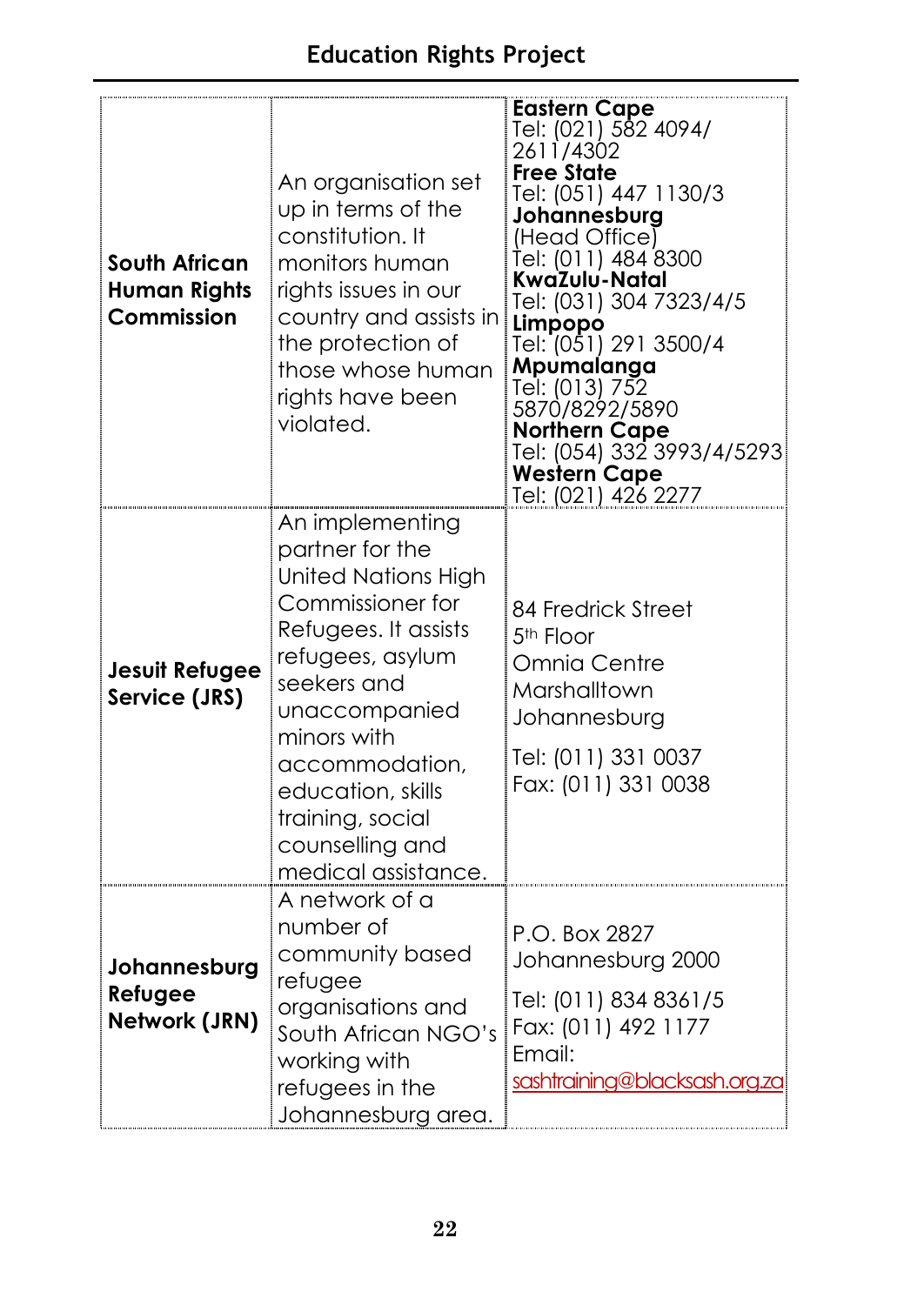|                                           |                                                                                                                                                                                                                                                                                                                                                                                                                                                                                                                                                         | Asylum Seekers<br>in South Africa<br>and Migrants                                                                                                                                                                                                                                                                                                                                                                                                                                                                                                                                                                                                                                                                                                                                                 |
|-------------------------------------------|---------------------------------------------------------------------------------------------------------------------------------------------------------------------------------------------------------------------------------------------------------------------------------------------------------------------------------------------------------------------------------------------------------------------------------------------------------------------------------------------------------------------------------------------------------|---------------------------------------------------------------------------------------------------------------------------------------------------------------------------------------------------------------------------------------------------------------------------------------------------------------------------------------------------------------------------------------------------------------------------------------------------------------------------------------------------------------------------------------------------------------------------------------------------------------------------------------------------------------------------------------------------------------------------------------------------------------------------------------------------|
| Legal<br><b>Resources</b><br>Centre (LRC) | Public interest law<br>centre and general<br>legal advice.                                                                                                                                                                                                                                                                                                                                                                                                                                                                                              | <b>National Office</b><br>41 De Korte St.<br>7 <sup>th</sup> Floor, Sable Centre<br>Braamfontein, 2001<br>P O Box 157<br>Wits, 2050<br>Tel: (011) 403 7694/0902<br>Fax: (011) 403 1058<br>Email: <u>contact@lrc.org.za</u> ,<br>Website: www.lrc.org.za                                                                                                                                                                                                                                                                                                                                                                                                                                                                                                                                           |
| <b>Public</b><br>Protector                | To complain about<br>unfair treatment by a Tel: 012 322 2916<br>government official.                                                                                                                                                                                                                                                                                                                                                                                                                                                                    |                                                                                                                                                                                                                                                                                                                                                                                                                                                                                                                                                                                                                                                                                                                                                                                                   |
| Refugee<br><b>Rights</b><br>Project       | A project of the<br>Lawyers for Human<br>Rights to promote,<br>advocate and<br>protect the human<br>rights of<br>undocumented<br>migrants, asylum<br>seekers and refugees<br>in South Africa. The<br>Lawyers for Human<br>Rights have offices<br>nation wide as listed<br>below. They provide<br>advice and<br>assistance in a<br>number of areas<br>such as asylum<br>application<br>procedures,<br>appeals, reviews in<br>cases of rejected<br>asylum application,<br>socio-economic<br>rights, monitoring<br>unlawful detention<br>and repatriation. | 1. 20 St Andrews St.<br>Room 31, Diakonia Centre<br>Durban, 4001<br>Tel: (031) 301 0531/7572<br>Fax: (031) 301 0538/2823<br>Email: <u>maatla@lhr.org.za</u> or<br><u>taryn@lhr.org.za</u><br>Website: www.lhr.org.za<br>2. Cnr. Perkins & Green St.<br>Room 10, Agency House<br>North End, Port Elizabeth<br>Tel: (041) 487 0881/2<br>Fax: (041) 487 0885<br>Email: Ihrpe@Ihr.org.za,<br>Website: www.lhr.org.za<br>3. Kutlwanong Democracy<br>Centre<br>357 Visagie St.<br>Pretoria<br>Tel: (012) 320 2942<br>Fax: (012) 320 2949<br>Email: <u>Ihr@lhr.org.za</u><br>Website: www.lhr.org.za<br>4. 185 Smith St.<br>3rd Floor, Auckland Hse<br>(Cnr. Biccard Street)<br>Braamfontein, JHB<br>Tel: (011) 339 1960/2<br>Email: kaajal@lhr.org.za or<br>emmaj@hr.org.za,<br>Website: www.lhr.org.za |

#### **The Education Rights of Refugees, Asylum Seekers**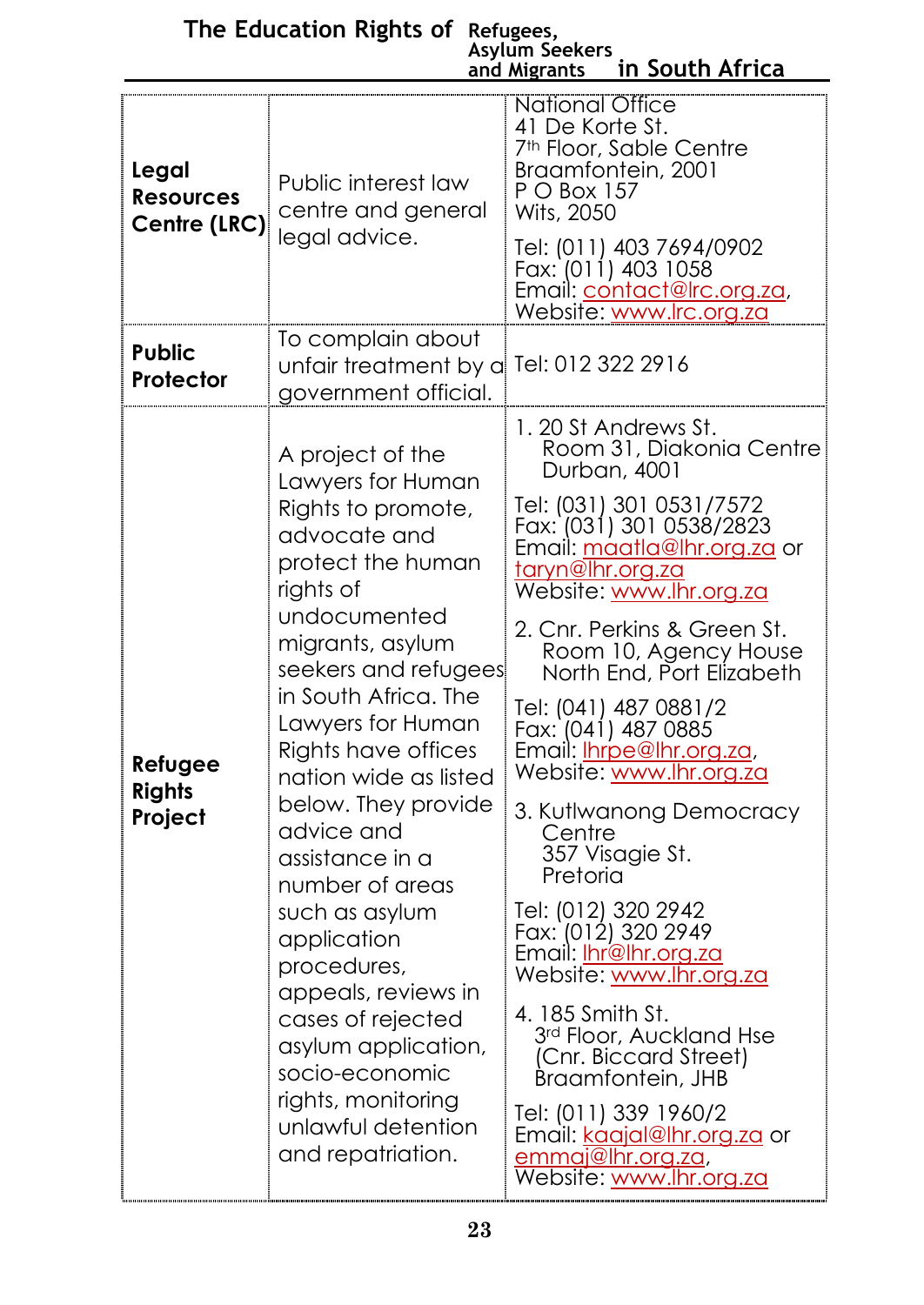| <b>West Coast</b><br><b>Clinic</b>                                       | Provides free<br>advice and<br>assistance with<br>asylum application<br>procedures,<br>appeals, unlawful<br>detention,<br>repatriation, socio-<br>economic rights<br>and other durable<br>solutions. | Akasia Avenue<br>Westbank<br>Malmesbury 7299<br><b>Western Cape</b><br>Tel: (022) 486 4221<br>Fax: (022) 486 4162<br>Fmail:<br>rights@xsinet.co.za |
|--------------------------------------------------------------------------|------------------------------------------------------------------------------------------------------------------------------------------------------------------------------------------------------|----------------------------------------------------------------------------------------------------------------------------------------------------|
| <b>Wits University</b><br><b>Law Clinic</b>                              | Provides free<br>advice and<br>assistance with<br>asylum application<br>procedures,<br>appeals, unlawful<br>detention,<br>repatriation, socio-<br>economic rights<br>and other durable<br>solutions. | <b>Empire Road</b><br><b>West Campus</b><br>Oliver Schreiner<br>School of Law<br>Room 132<br>Braamfontein,<br>Johannesburg<br>Tel: (011) 717 8562  |
| <b>United Nations</b><br>High<br>Commissioner<br>for Refugees<br>(UNHCR) | An international<br>refugee agency<br>that helps<br>displaced people<br>during situations of<br>emergency to<br>provide basic<br>necessities.                                                        | 351 Schoeman Street<br>Pretoria, 0001<br>Tel: (012) 354 8300/8303<br>Fax: 012 322 0216                                                             |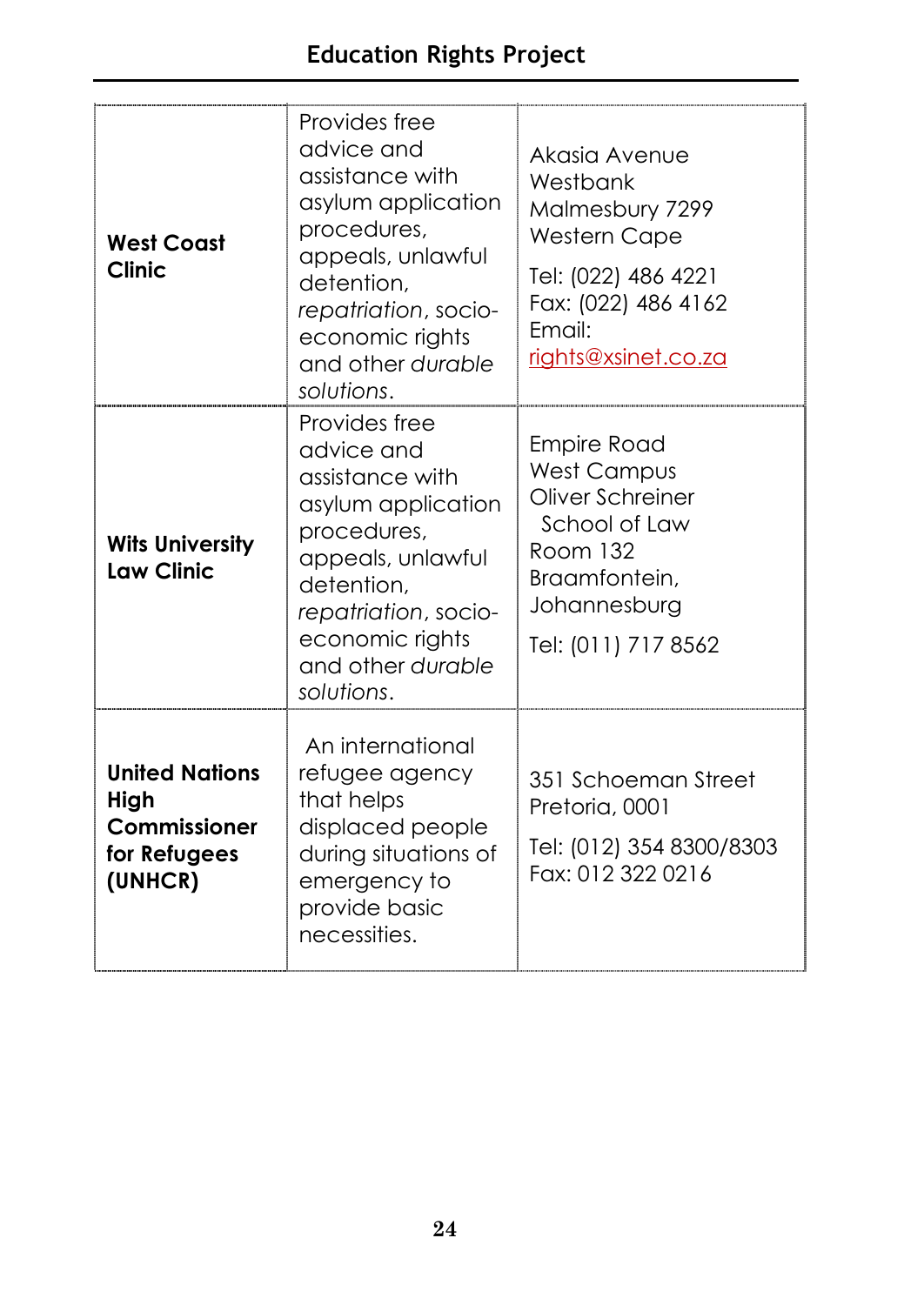## **WORD LIST 12 12**

- **Durable solution** refers to three strategies used by UNHCR in dealing with refugees namely local integration, resettlement in a third country and voluntary repatriation (going back to the country of origin).
- **Generalisations** are statements that attempt to apply to every member of a particular group. Not all generalisations are true statements.
- **Immigration** refers to a process of entering and settling in a country one is not born in.
- *Kwerekwere* is a derogatory term used to refer to foreign nationals, almost always used on those from other African countries**.**
- *Lindela Detention Centre* holds those considered to be illegal immigrants before their deportation.
- *Refugee Reception Office (RRO)is* a place where refugees should report and apply for asylum within 14 days of arrival in South Africa. RROs are located in five cities, namely, Cape Town, Durban, Johannesburg, Port Elizabeth and Pretoria.
- **Section 22 permit** is a document that is issued according to Section 22 of the 1998 Refugee Act to prove that a person has presented himself or herself in the Refugee Reception Office to apply for asylum.
- *Scapegoat* refers to a situation where one is made to bear the blame of others.
- *Unaccompanied minors* are foreign children who because of conditions of wars, poverty, and persecution have been separated from their parents or next of kin and are not cared for by an adult who by law or custom is responsible to do so.
- *Voluntary repatriation* is one of the durable solutions promoted by UNHCR. It means to restore or return to the country of birth or citizenship. Returning to home countries should be a choice made by a refugee usually on the basis of the fact that it is safe to do so.
- *Xenophobia* is the dislike of people from other countries based on myths and stereotypes.